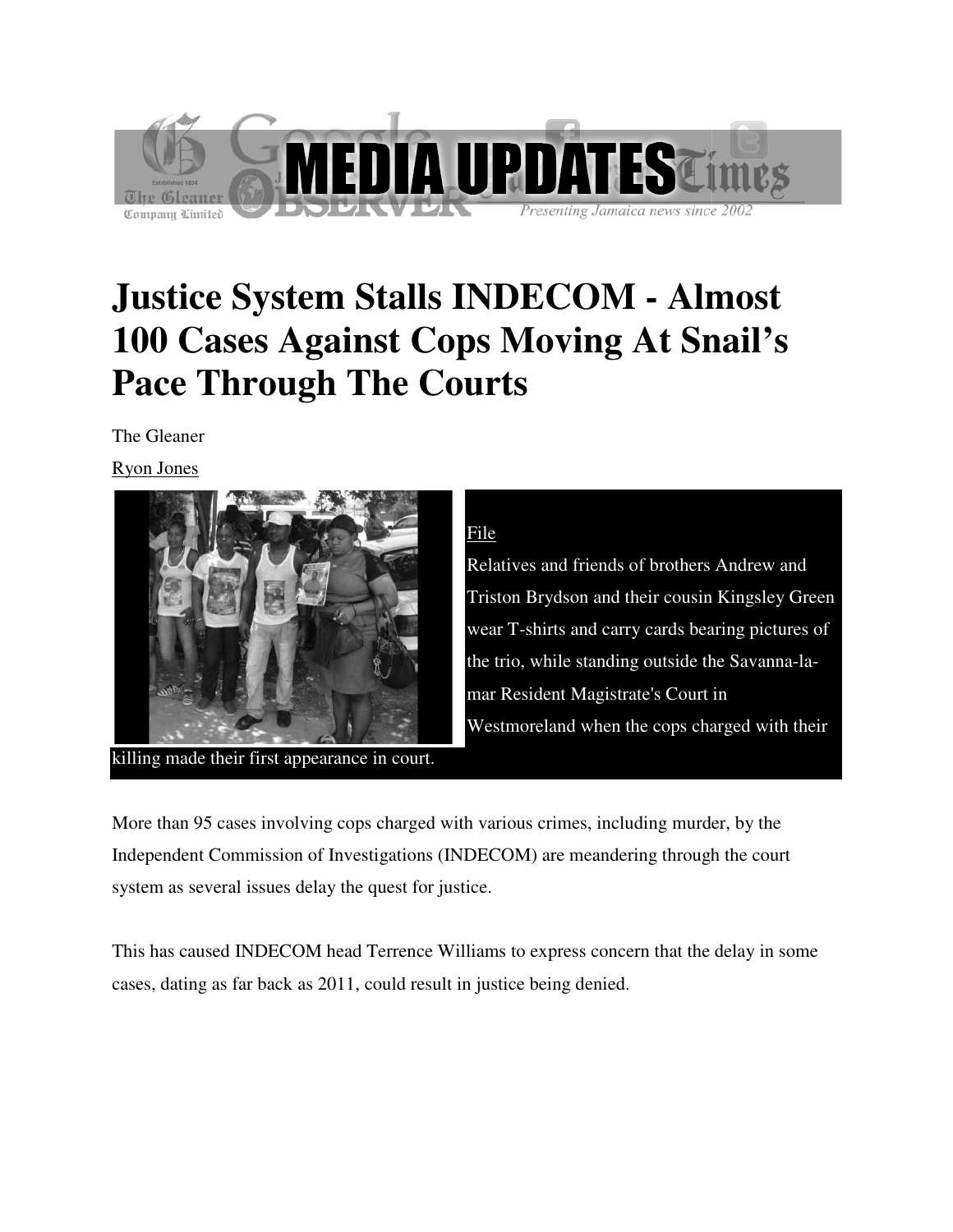"We have just above 90 cases before the court. Since we have started, the DPP (director of public prosecutions) has dismissed one case and we have had four other cases of convictions," Williams told The Sunday Gleaner.

"A lot of these cases are in waiting. Some of them are going on six years now awaiting trial. It is a source of concern. The cases are ready for trial and have been ready for trial for a long while, but they have been adjourned for a variety of reasons," added Williams.

He said INDECOM continues to encourage witnesses to stay the course and not to lose hope, but he is conscious that the longer the cases take to go to trial is the greater the risk that some of the witnesses might be lost along the way.

"As time passes, witnesses' memories might fade, persons may leave the country, persons may pass away from natural causes, so it is a concern," said Williams.

#### **Mario Deane Case**

One such case that is yet to be disposed of by the courts is the August 2014 killing of Mario Deane.

Deane, who was 31 years old at the time of the incident, died three days after he was severely beaten while in custody at the Barnett Street police lock-up. He had been arrested hours before for a ganja spliff.

Corporal Elaine Stewart, District Constable Juliana Clevon, and District Constable Marlon Grant, who were on duty at the time of Deane's death, were charged with manslaughter, misconduct in a public office, and perverting the course of justice. The court is still hearing evidence in the matter following several delays.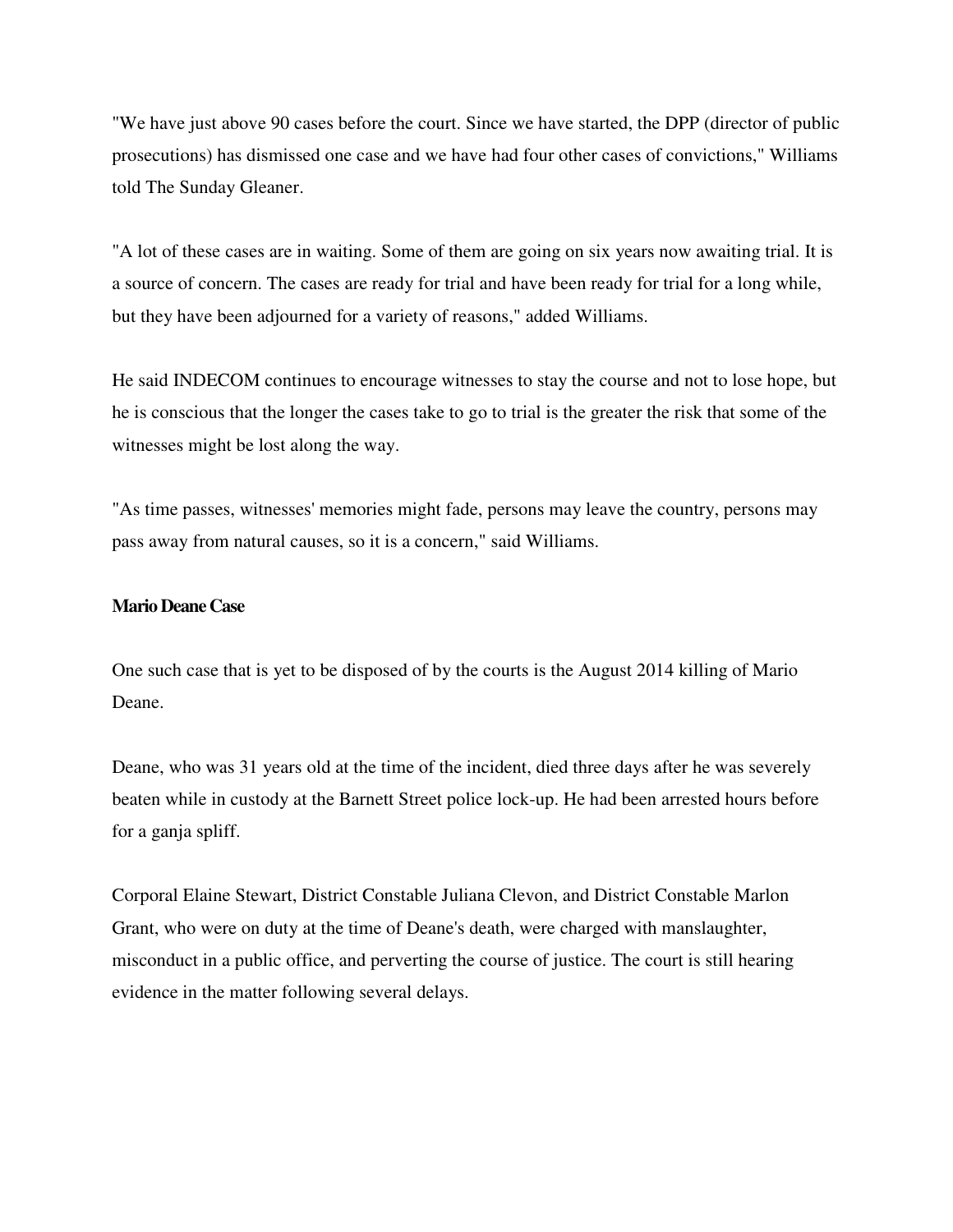#### **Shrewsbury Killing**

Constables Kenroy Hines and Damane Campbell, who were charged with the murder of 28-yearold firefighter Andrew Brydson, his brother, 24-year-old Triston Brydson, and their 38-year-old cousin, Kingsley Green, in Shrewsbury, Westmoreland, in March 2013 are also yet to learn their fate.

The men were killed during an alleged shoot-out with the police, but their deaths resulted in days of protest by angry residents, who insisted that the police killed the trio in cold blood.

Another case which INDECOM has ready for trial, having submitted a complete file for the matter, but it has dragged on, is the March 2012 shooting of schoolgirl Vanessa Kirkland. Kirkland was shot and killed after policemen reportedly shot at the vehicle in which she was a passenger. The three accused constables are Anakay Bailey, Dervin Hayles and Andrewain Smith.

Former justice minister Mark Golding, who is now opposition spokesperson on justice, argued that the problems facing INDECOM are not unique as there is a significant backlog of various categories of cases before the courts.

"The reality is we need to make additional investment in the justice system, capital investments, so that we have the courtrooms, the judges and the support staff and equipment that can tackle the volume that now exists in the system," said Golding.

The man who replaced Golding in the justice portfolio, Delroy Chuck, agreed that there is a need for additional resources in the court system to speed up the process.

According to Chuck, he is working to tackle the shortage of resources, judges, prosecutors and court space, as he intends to propose changes to the Constitution for judges to work beyond the age of 70, and to put in a Cabinet submission for at least 10 additional prosecutors.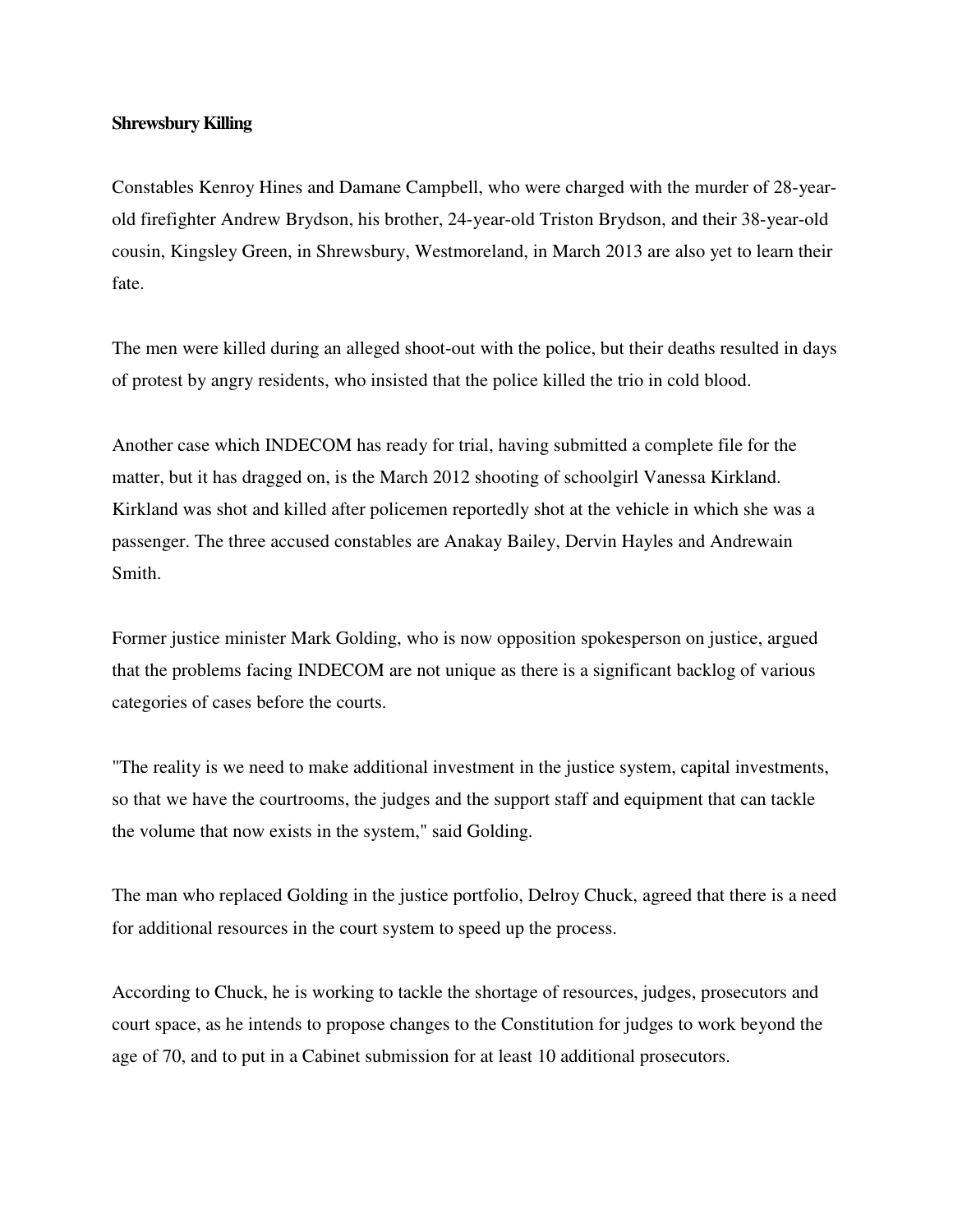"What I am really hoping is that in a short space of time, instead of four trial courts at the Supreme Court, we can have eight. So you will appreciate that, hopefully, we can move them off as quickly as possible," said Chuck.

"And then also in the circuit courts, we are hoping that the judges will be able to sit in circuit courts in the parishes longer than the three weeks, probably up to six weeks and, hopefully, on a permanent basis.

"But I am hoping that before the end of the year, there could be an expansion and a completion of more of these cases. All we want to do is ensure that all the cases over five years are tried this year."

ryon.jones@gleanerjm.com

## **Matondo Mukulu | Our Courts Need Academic Lawyers**

The Gleaner

Jermaine Barnaby

Most recently, I take had cause to have a look at the composition of senior courts across the Commonwealth and how judges are appointed. Of course, there are significant differences in how persons are appointed, but my concern is with the question of whether academic lawyers should be appointed to sit as judges.

In the Caribbean, we seem to have an aversion to academic lawyers sitting on the Bench, with a certain penchant, in some instances, to appoint persons from what can be loosely referred to as the public Bar, or those who formerly practised their craft on behalf of the State.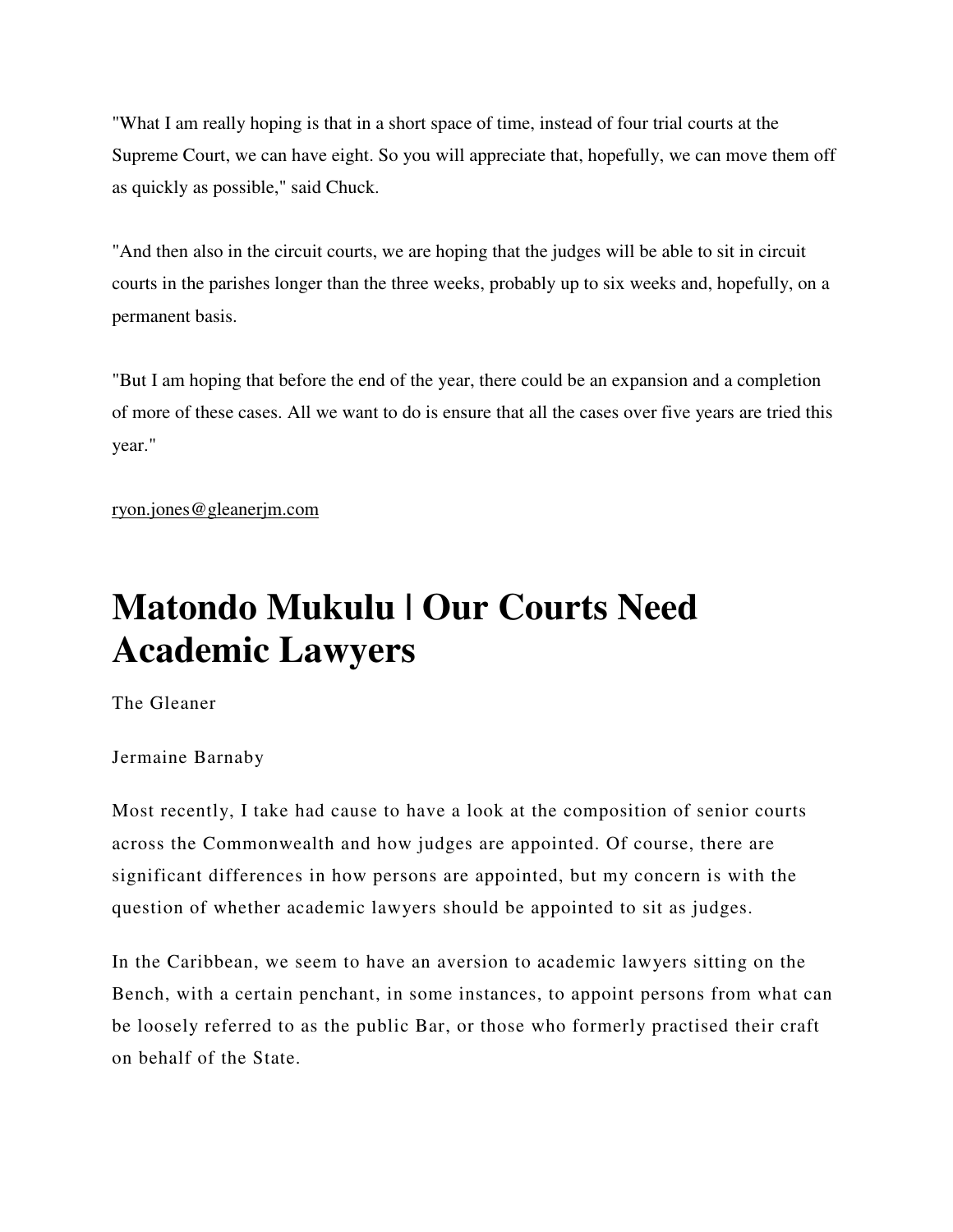An academic lawyer is a person who, while legally qualified and having obtained a practising certificate, chose to teach the law to aspiring lawyers. In addition to lecturing at law schools within a specific country, I am equally of the view that, to be taken seriously, an academic lawyer must have publications in scholarly journals and occasionally set out his or her views for the consumption of those members of the public who do not read legal journals. In this regard, in the Caribbean context, I would not regard as academic lawyers persons who are part-time lecturers at a law school who do not contribute to the legal discourse in a specific jurisdiction.

The academic lawyer must be contrasted with those who are practitioners of the law, whose lecture room are the courts and tribunals within their jurisdictions, and their contributions to the evolution of the jurisprudence is to argue cases which, hopefully, will help to change the law and impact on the teaching done by the academic lawyer. Of course, there are those within the Caribbean jurisdiction who practise, teach and write.

#### **Former Practising Lawyers**

To the onlooker and, certainly, to some who are practitioners of the law, the idea of an academic lawyer sitting on the Bench and making determinations of what are, in essence, procedural issues, is slightly odd, if not wrong. In fact, so strong are the objections to academic lawyers sitting and getting involved in the process that I seem to recall that years ago, one of the anaemic arguments that were used to block Professor Stephen Vasciannie's appointment to the post of solicitor general was that he lacked court time. Of course, those who were in the know would have known that apart from being a brilliant academic lawyer, he has been involved in litigation to the Judicial Committee of the Privy Council.There are merits to having practitioners sitting as members of the Bench, as, without question, especially at the lower level of the court system, the resolution of procedural questions is, perhaps, best dealt with by those who were once practitioners who dealt with thorny procedural issues on a day-to-day basis. So there are obvious benefits, and common sense would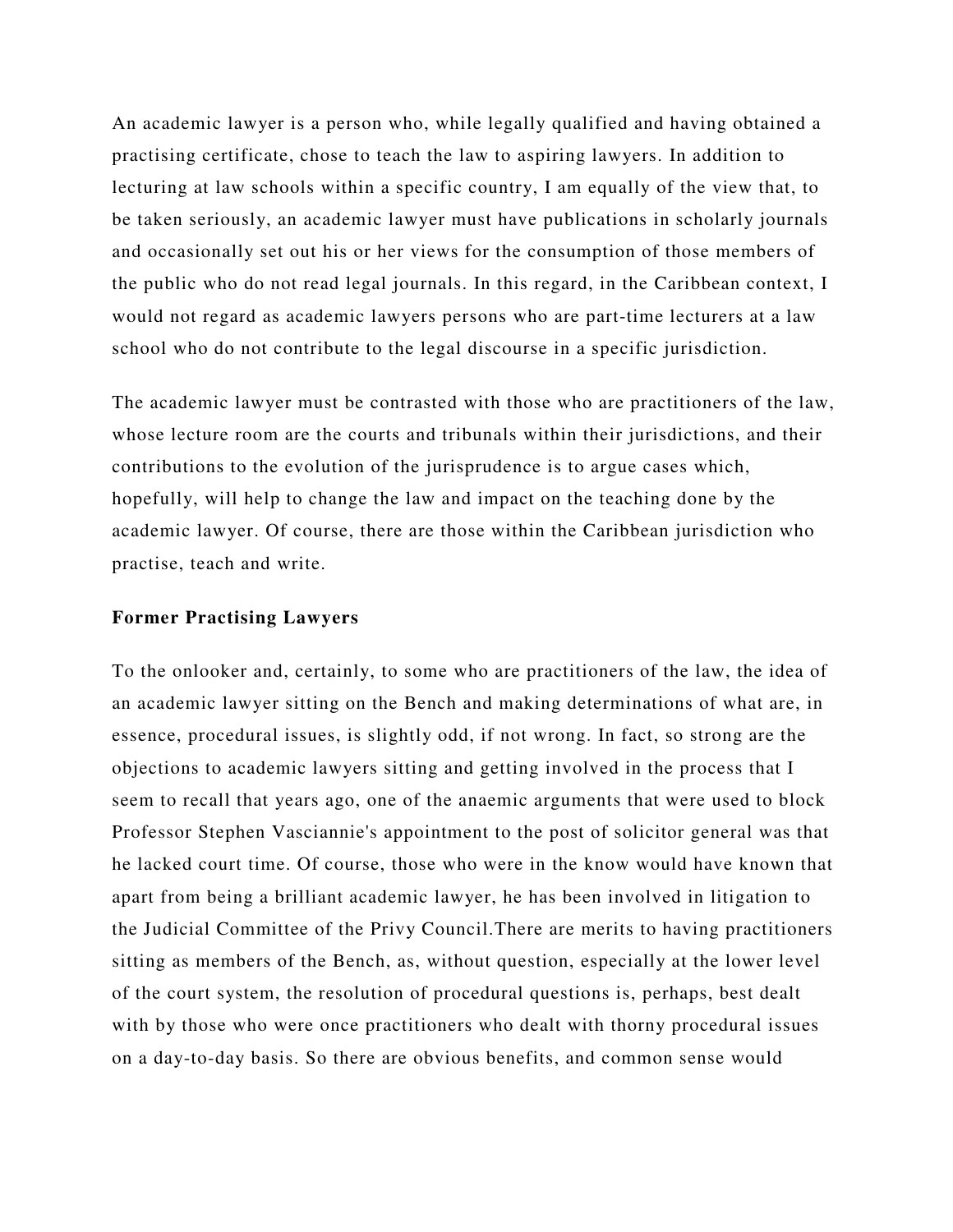suggest that it would not be sensible to move to a situation where there are only academic lawyers sitting to determine cases brought by litigants.

#### **Selecting Judges**

The system of selecting judges in the Caribbean, certainly in Jamaica, is governed by statute and a reading of the relevant Jamaican statute shows that those who have practised law are preferred. Thus, for example, one cannot be appointed to sit as a magistrate unless he or she has practised law for at least five years. So, in a way, there is a natural statutory bias in favour of those who have had some time at the Bar, and the same bias is reflected in the appointment of persons who are selected to sit on the Supreme Court Bench, as judges of that court must have practised law for at least 10 years.

This contrasts most significantly with what obtains, for example, in respect of the appointment of justices to the American Supreme Court. In the first instance, the US constitution is silent on the qualifications that must be possessed by any person nominated to sit by the president, with that person needing to scale a confirmation hearing in the American Senate. The silence on these issues has not precluded a certain type of appointee.

Thus, usually the appointee is a graduate of one of the top five US law schools, and that person would have served or spent some time in some public (legal) office or spent time teaching the law. Most notably, we know that the first ever female justice (Sandra Day O'Connor) had served as an elected state official years before her appointment to the Bench.

In Jamaica, I suspect that the name Carl Rattray comes to mind, as he was a People's National Party-appointed senator, prior to his appointment in 1993 as president of the Court of Appeal. However, in the American and, to a lesser extent, in the UK judiciary, we do find academic lawyers, who have spent relatively little time practising, being appointed to the Bench, and their contributions has been no less than that of their colleagues who are seasoned practitioners.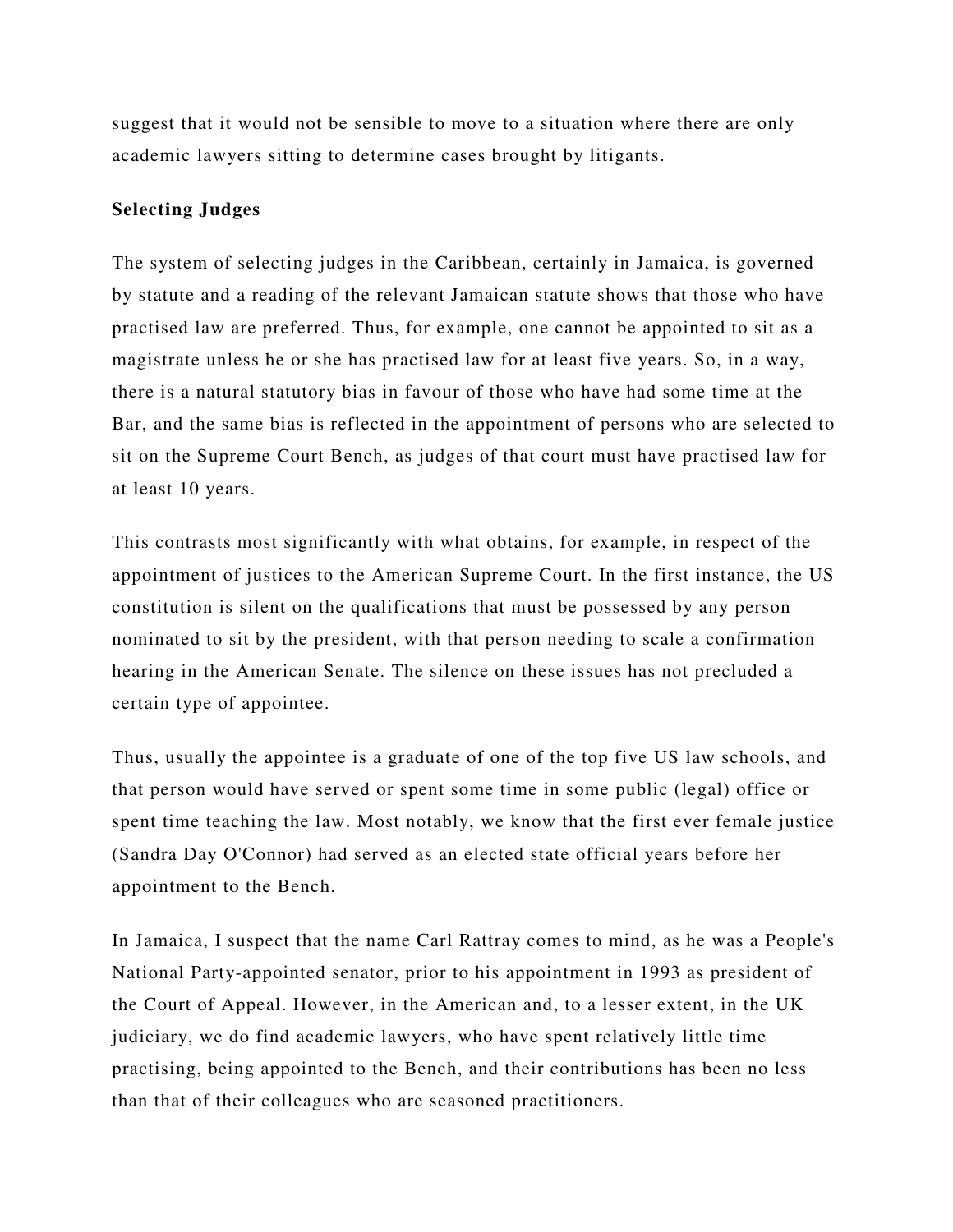#### **Academic Lawyers**

What then are the arguments that I think should be deployed in support of the appointment of academic lawyers to the Bench in the Caribbean? In the first instance, by widening the pool from which we can select our judges, we would have a natural increase in the numbers of judges that are available. This should help to increase the pace at which cases travel through our court system.

Second, and especially in the area of constitutional law or human-rights law, it would seem to me that an academic lawyer would, perhaps, have spent considerably more time pondering and lecturing on issues of constitutional importance than the equivalent constitutional law practitioner, as those cases are not, in the Caribbean context, regular occurrences that would cause an expert to have a frequency of exposure.

Third, invariably, an academic lawyer is very likely to have had far greater real-life experiences (not always) than a career practitioner, if only by the very fact that they tend, usually, to get involved in other spheres of life, through their lecturing and civic participation and research. One cannot, and should not, underestimate the importance of such experience to the dispensation of justice, as it tends to help to bring about resolutions and an understanding, which a purely legal outlook, at times, can miss.

However, the most effective argument in support of having academic lawyers sitting as Caribbean judges is the fact that it will, or can, increase the numbers of female judges. A quick look at both law faculties in Jamaica will show a higher proportion of women to men as lecturers. If the qualification for appointment took into consideration the years spent teaching, researching, and the nurturing of potential lawyers, it is not inconceivable that there will be a natural increase in the diversity on the Bench, as the academic lawyer pool is filled with talented women who would wish to continue their involvement with the actual practice of law and the delivery of justice.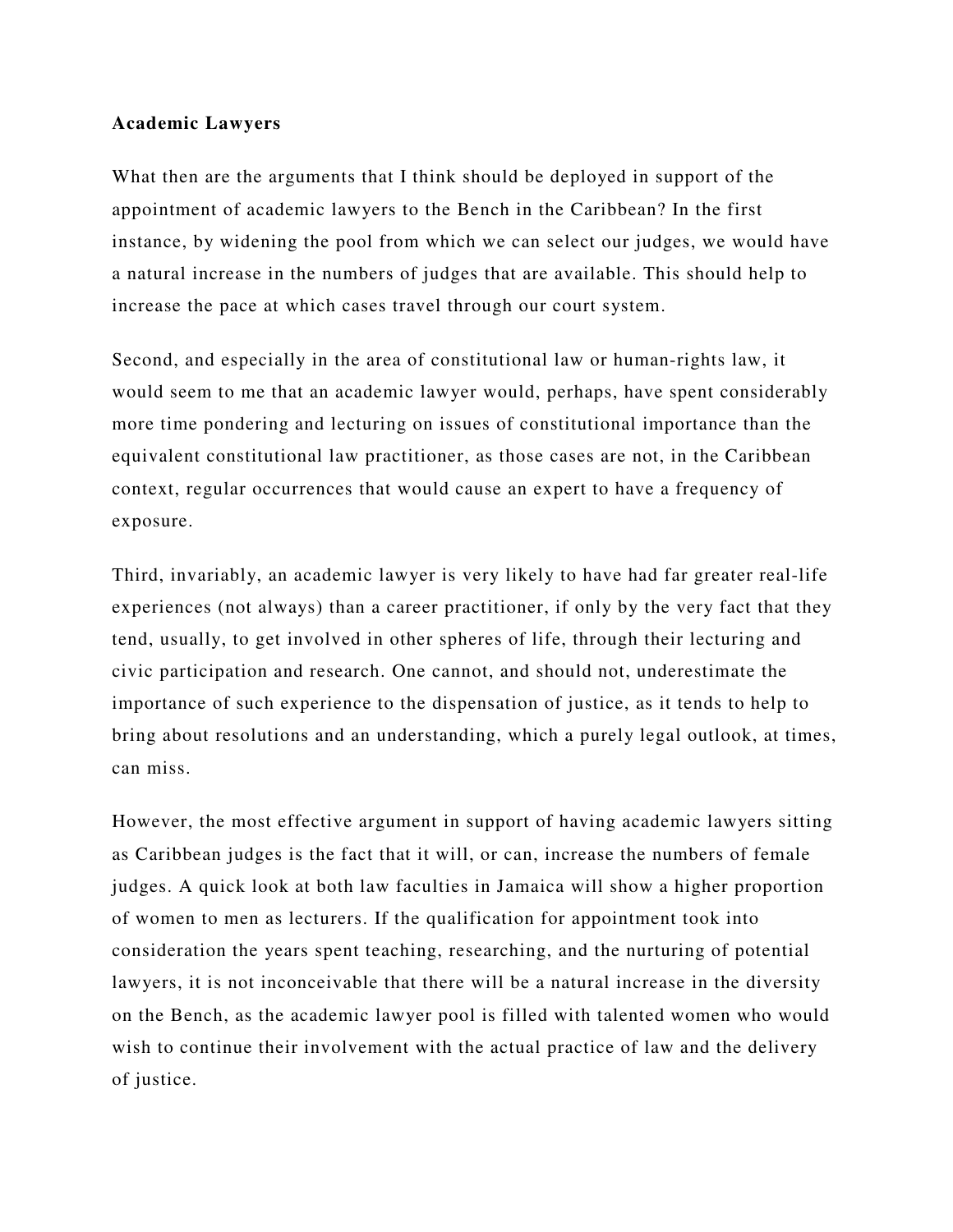The Caribbean Bench requires academic lawyers, and there has been no real case advanced as to why we should not have a healthy mix of academic and non-academic lawyers on the Bench, save that it has been the tradition. Tradition, at times, must be broken, and new ones invested in, especially in this case, where the court users will benefit. The thing speaks for itself.

- Matondo Mukulu is a public-law barrister and attorney and former acting public defender of Jamaica. Email feedback to columns@gleanerjm.com.

## **Judges Jettison Email In JMMB, Finzi Lawsuit - Supreme Court Rules It's Privileged; Appeal Court Calls It Hearsay**

The Gleaner

McPherse Thompson

The Court of Appeal has sided with a Supreme Court ruling that details of an email used in witness statements be removed from evidence in the trial of a lawsuit by JMMB Merchant Bank (JMMB-MB) against businessman Winston Finzi and his Mahoe Bay Company.

Hearings in the lawsuit were suspended pending the appeal.

In May 2015, based on an application by JMMB-MB, Supreme Court Justice Brian Sykes struck out portions of the witness statements of Abraham Dabdoub and Finzi, filed on behalf of Finzi and Mahoe Bay.

JMMB-MB argued that parts of the statements included 'without prejudice' communication that is privileged, and that privilege had not been waived. As such,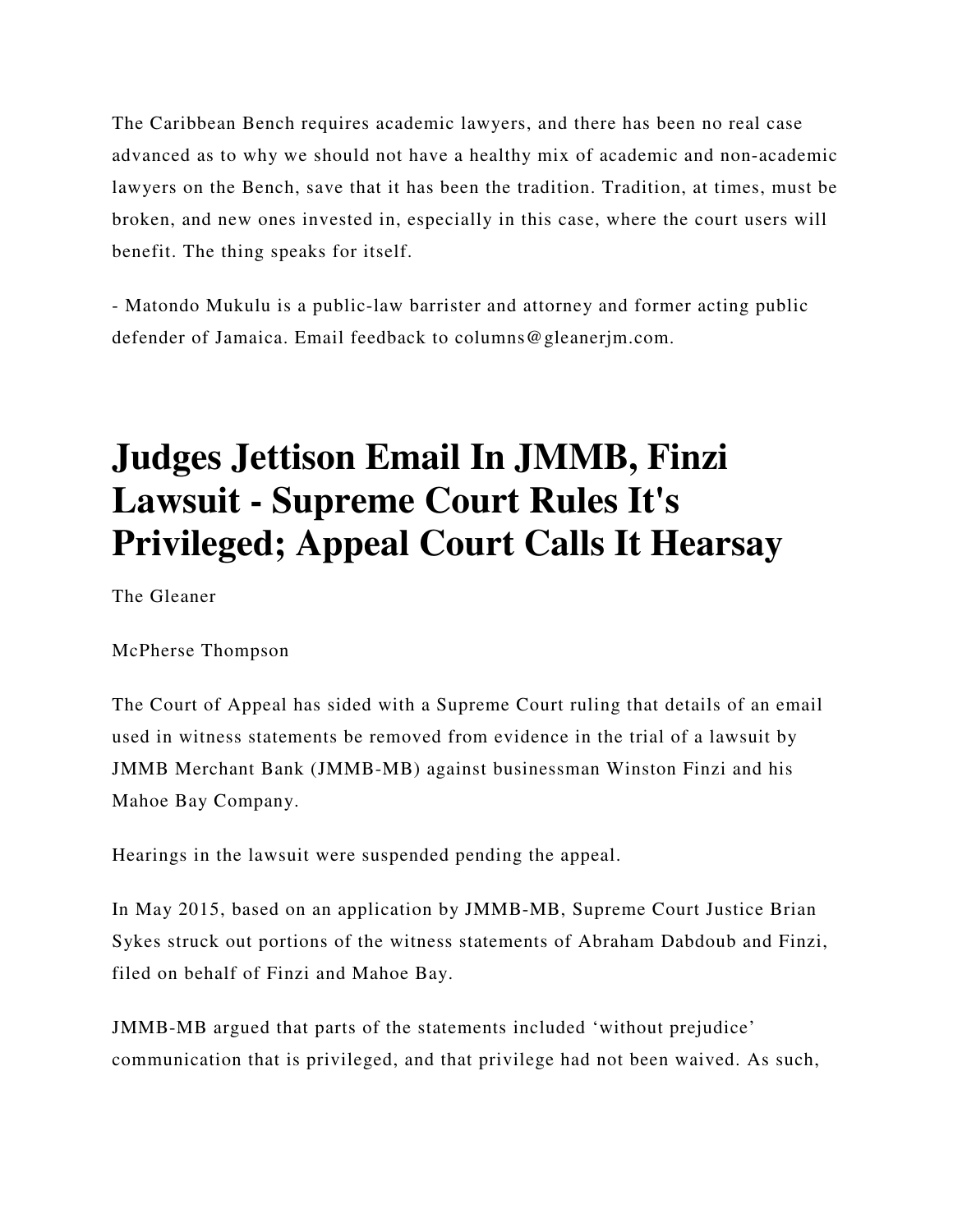the bank argued that the email was not subject to disclosure and should not form part of the trial – and Sykes agreed.

### **Finzi appealed Sykes' decision.**

The Court of Appeal sided with the lower court, but while it jettisoned the appeal earlier this month, Justice Marva McDonald-Bishop, who wrote the unanimous judgement, did not agree with the Supreme Court that the communication was privileged, and ruled accordingly.

The case has its genesis in a dispute between Finzi and Ryland Campbell concerning the purchase of shares in Capital & Credit Merchant Bank Limited (CCMB) in or around 2005, which was then a subsidiary of Capital and Credit Finance Group (CCFG) Limited, headed by Campbell.

Jamaica Money Market Brokers purchased CCFG in 2012, including the flagship business CCMB.

### **ST LUCIA COURT PROCEEDINGS**

The Finzi-Campbell dispute led to court proceedings in St Lucia. Finzi and Mahoe Bay contend that based on orders made by the court in those proceedings, he is entitled to a portion of shares that were held in CCMB by Weststar International, a company owned by Campbell.

During negotiations to buy Capital & Credit, JMMB held talks with Finzi concerning their interest in acquiring shares in CCMB. McDonald-Bishop noted that at the time of those discussions, JMMB had no association with Finzi, Campbell or Weststar.

On May 23, 2012, during the course of the discussions, JMMB director Patricia Sutherland sent the email communication to Finzi. The following day, JMMB submitted a formal offer to the CCFG board to acquire the group.

After acquisition, CCMB was rebranded JMMB Merchant Bank.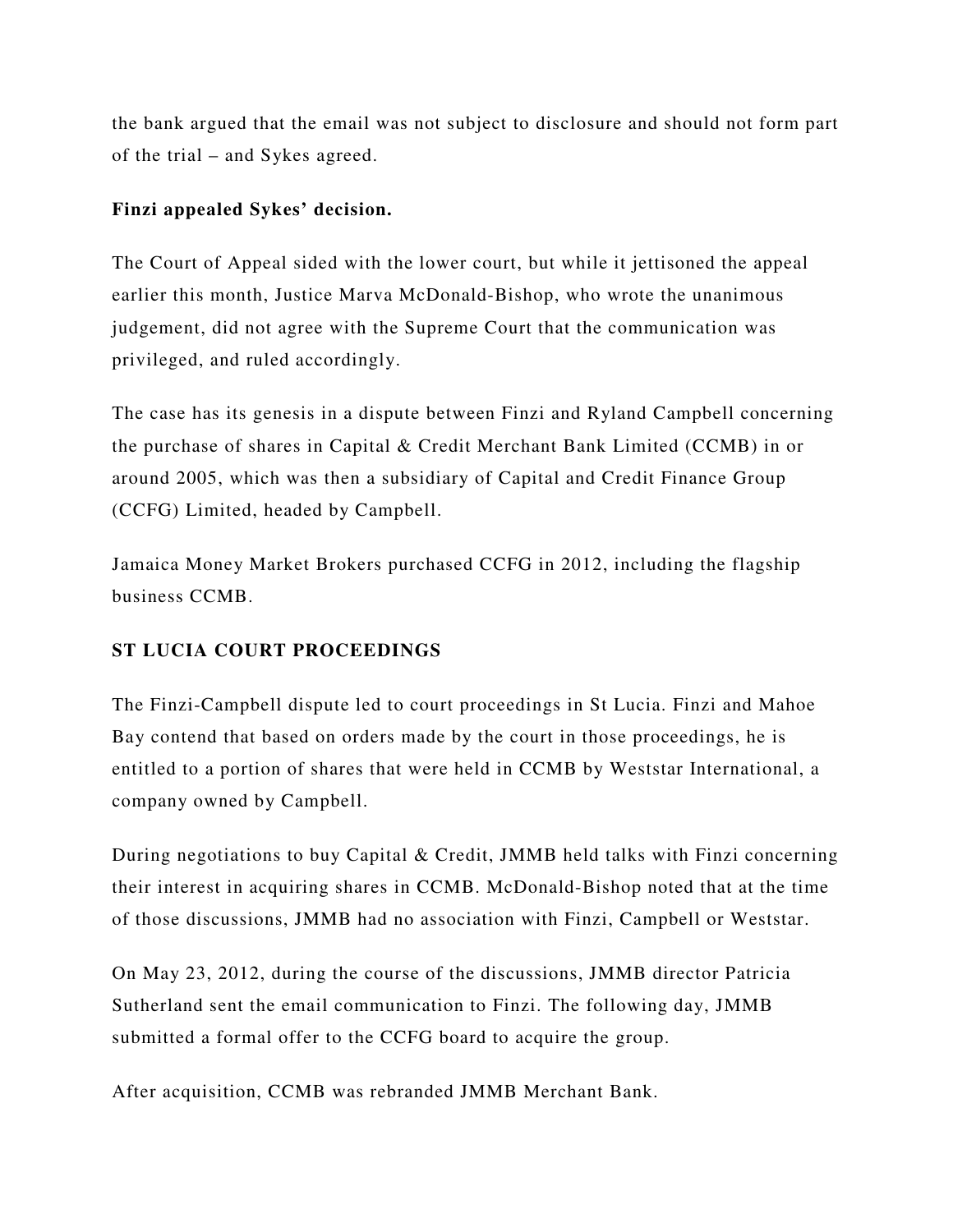JMMB-MB later sued Finzi and Mahoe Bay to recover outstanding loans made to them by CCMB.

Using the estoppel defence, Finzi, referencing the email communication between Sutherland and himself, asserts that he was given assurances by JMMB, and on that basis, he did not assert his rights as a CCMB shareholder at the time of the acquisition.

He contends that the communication provides support for his counterclaim, saying it shows that JMMB, from its own due diligence, found there were sums owed to him by CCMB.

McDonald-Bishop ruled, however, that there was no nexus between the negotiations between Finzi and JMMB regarding acquisition of the CCMB shares and the later dispute between him and JMMB-MB regarding the debt and, as such, the email communication was irrelevant to the lawsuit in the Supreme Court.

She also noted that it could be challenged under the hearsay rule.

But McDonald-Bishop also ruled that the email was not, as JMMB argued, a "without prejudice" communication and that the details of the discussions to which it refers are not subject to legal professional privilege.

In dismissing the appeal, McDonald-Bishop affirmed that the details of discussions to which the email refers are inadmissible because they do not qualify for exception from the hearsay rule. She ordered that they be struck from the witness statements of Finzi and Dabdoub.

mcpherse.thompson@gleanerjm.com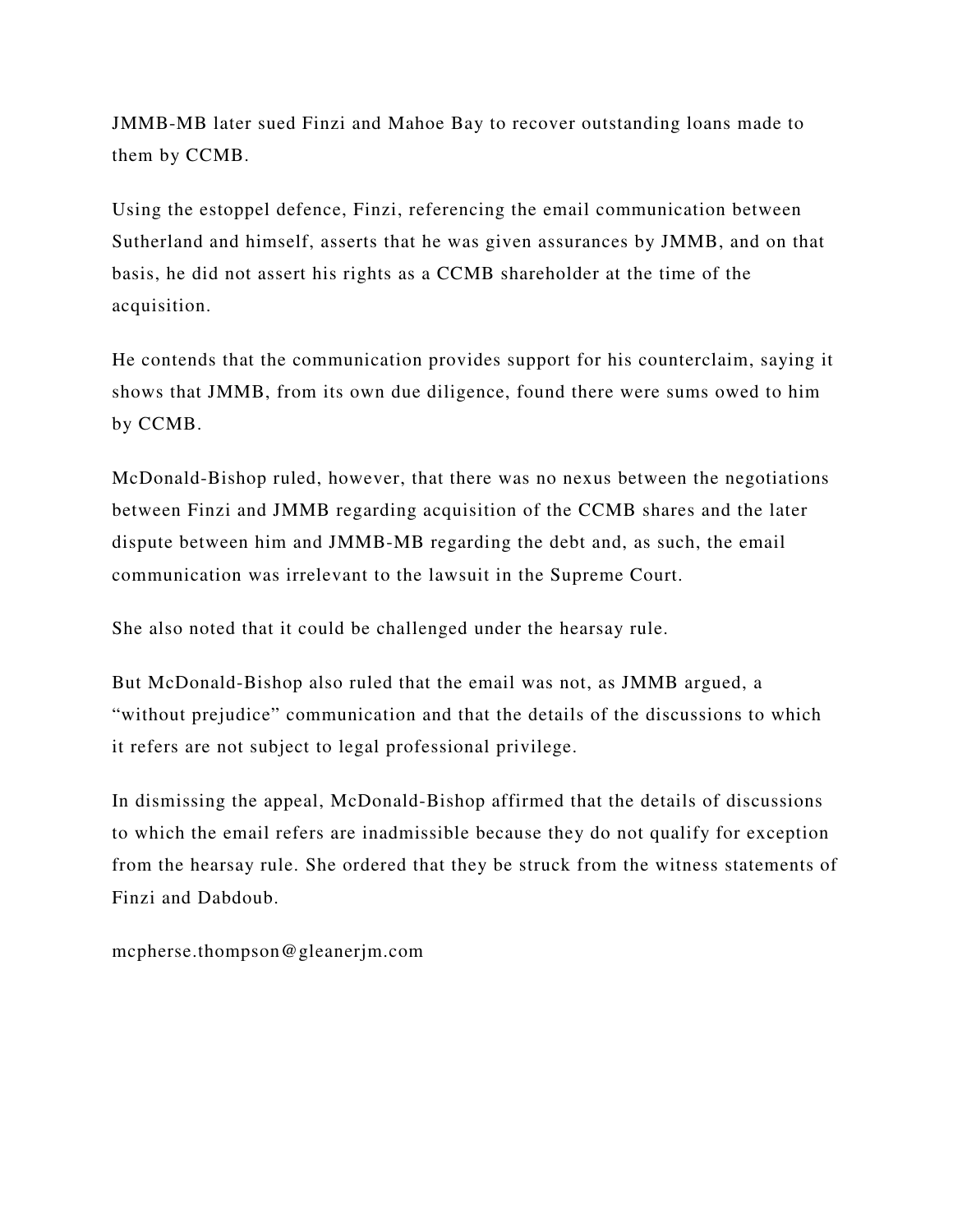### **Bert Samuels | Judicial Code Of Conduct Needed**

I was called by the secretary for the registrar of the Supreme Court sometime during the week of May 23, 2016 who advised me that the High Court judge before whom the Trafigura matter was part-heard wished to speak, in his chambers, to the lawyers involved on Tuesday, May 31.

The dress code for chambers is that male lawyers should be in a suit and tie. Out of an abundance of caution, I called the same secretary the day before the hearing and confirmed that the matter was, in fact, a "chambers" matter. Chambers is where judges normally meet with lawyers to discuss "side issues" relating to a case. I turned up in chambers with an associate lawyer, who was also dressed for Chambers, on Tuesday, May 31, in obedience to the judge's wishes and to represent our clients.

#### **INFORMATION CONFIRMED**

The information given to me that the matter was to be held in chambers was confirmed by the fact that the judge was present and commenced hearing the matter in chambers. The judge made note of the fact that I was appearing for a number of the witnesses in the said Trafigura matter, including the holder of a constitutional office, the leader of the Opposition.

He commenced by stating that he wanted to refresh his mind about the issues in the matter, as the matter was last before him some four years ago. He was briefed and, among other things, he was reminded that there was a stay of the proceedings before him, ordered by the Court of Appeal, pending an appeal against his decision to hold the statement-taking exercise in open court, as opposed to in camera/in chambers.

After about 30 minutes in chambers, the judge said he was now moving the matter to open court. The dress code for open court is dark suit with tabs and gown. I pointed out immediately that I was not properly dressed for open court, in that we were told the judge wanted to speak to the lawyers in the matter in chambers. The judge insisted that he would be moving to open court,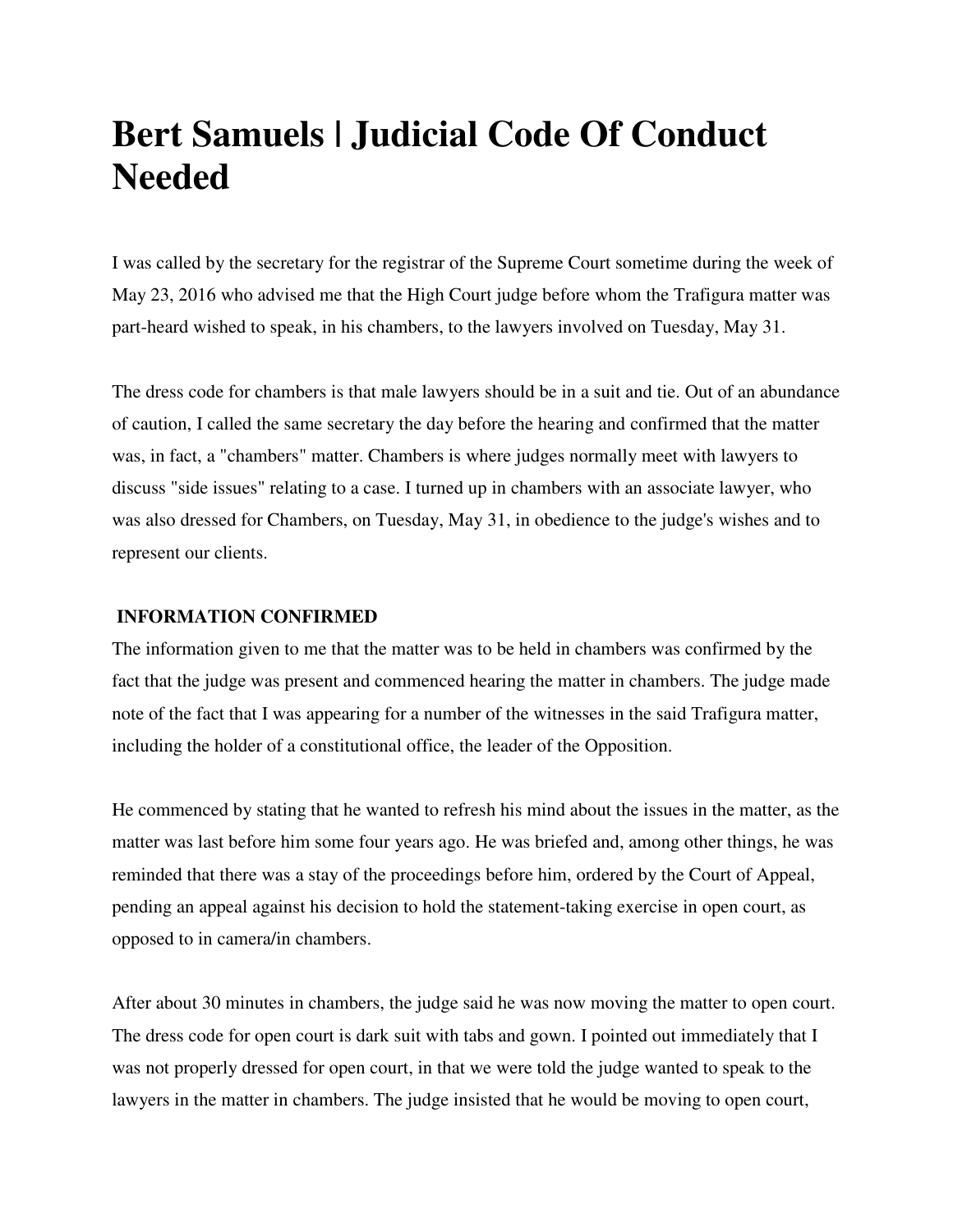nonetheless. I, with courtesy, pointed out that the clients for whom we appeared would be denied representation if he resorted to open court, in that I could not be heard in open court. My objection was overruled, and the matter was transferred to open court.

In open court, there were court reporters recording the proceedings. I went into the court and sat in counsel's bench. As the judge entered the court, I stood on the floor of the court (away from counsel's bench) and respectfully requested that, as is done at times, we could treat the open court hearing as a hearing in chambers so that I could continue to be heard and so our clients could be represented. This request was denied and the matter went on, leading to the summonsing of my clients to court on Monday, June 6, 2016, as though their absence from court was as a result of a failure to attend, in the face of the Court of Appeal's stay against the judge continuing to hear the matter.

#### **Code Of Conduct**

Judges in Jamaica are not subjected to a code of conduct. They enjoy wide powers to maintain order and good conduct in their courts and chambers. The drastic punishment of removal from office of a Supreme Court judge is the only disciplinary provision set out in the Constitution at Section 100 (4). This is for misbehaviour or physical or mental ill health, which prevents them from discharging their functions.

So, whereas in my case outlined above I was effectively excluded from representing my clients, the judge broke no "rules of conduct". Where my clients lost their freedom of choice of counsel to represent them, and where they were denied a hearing and right to due process, the judge was not in breach of any code of conduct with attendant legal recourse to those offended by that breach.

Concomitantly in that said courtroom, if I stepped out of line (e.g., seeking to address the court without being appropriately dressed), or shouted at the judge, I could be held in contempt and tried by the said judge, or in breach of the canons of the profession, and be tried for professional misconduct and duly punished by my colleagues!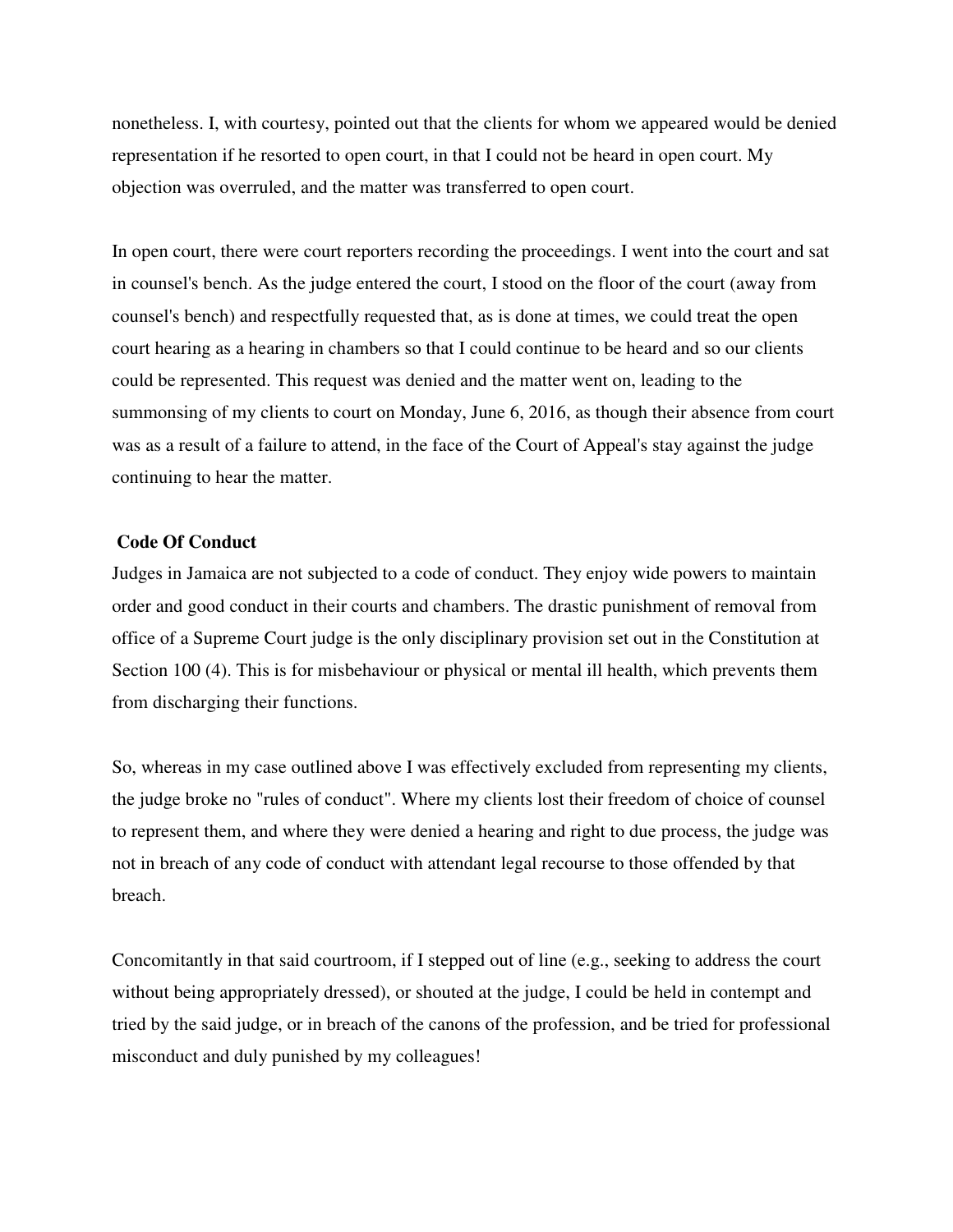The judge administers the law but he is not above the law. The rule of law is offended when any of its players are allowed to breach the constitutional rights of the land and get away with it scot free. In professional games, the misconduct of the referee is as egregious as the misconduct of the players.

I call upon those in charge of the judiciary to, with due haste, draft a code of conduct for judges. This will preserve the dignity of the judiciary. Its absence, in my humble view, puts that high office at risk of the lowering of respect for its occupan of its players are allowed to breach the constitutional rights of the land and get away with it scot-<br>free. In professional games, the misconduct of the referee is as egregious as the misconduct of<br>the players.<br>I call upon

- Bert S. Samuels is an attorney-at-law. Email feedback to columns@gleanerjm.com and bert.samuels@gmail.com.

## Teen's refusal to wash her underwear causes<br>big family fight **big family fight**

Covering the courts with Tanesha Mundle

The Observer



A 16-year-old schoolgirl, her father and stepmother were brought before the Kingston and St Andrew Parish Court for reportedly engaging in a fight, which allegedly stemmed from the teen's refusal to wash her underwear. from the teen's refusal to wash her underwear.<br>The schoolgirl and the common-law couple, 43year-old Donovan Prince and 31-year-old Denise Drysdale all of Bull Bay, St Andrew, the law but he is not above the law. The rule of law is offended when any<br>deto breach the constitutional rights of the land and get away with it scot-<br>mes, the misconduct of the referee is as egregious as the misconduct of law. Email feedback to columns@gleanerjm.com and<br> **Wash her underwear causes**<br>
Mundle<br>
A 16-year-old schoolgirl, her father and<br>
stepmother were brought before the Kingston<br>
and St Andrew Parish Court for reportedly<br>
engag

appeared in court on a charge of affray.

All three reportedly ended up in a fight after Drysdale reportedly attacked the teen and the father intervened, while the police was at their home on May 28.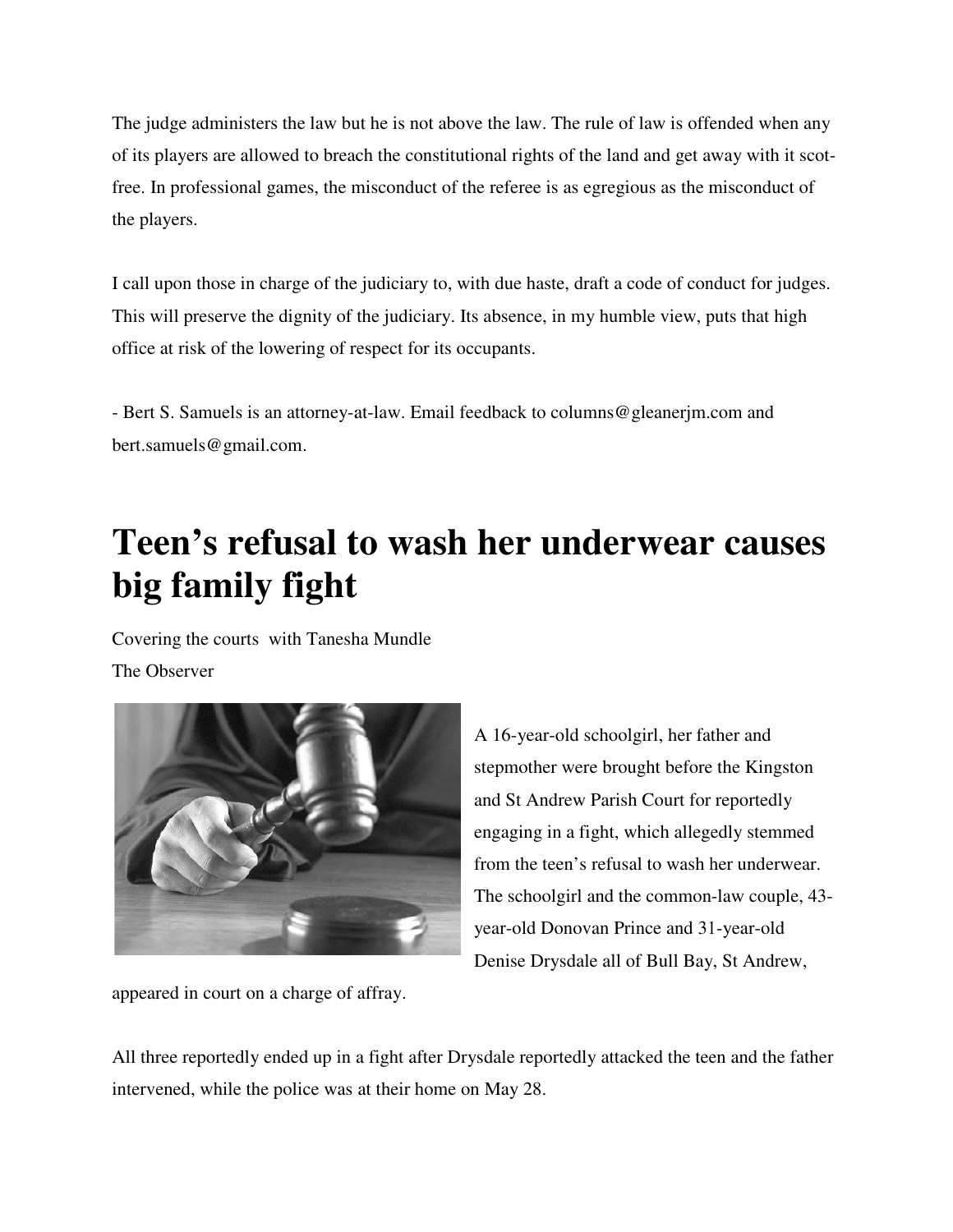Allegations are that during the fight between Drysdale and the teen, Drysdale took up a piece of wood to hit the teen, who retaliated by hurling stones at her stepmother.

The father reportedly intervened in the fight to defend his daughter and all three were taken to the station and charged by the police.

Prior to the fight, earlier in the day Drysdale reportedly had an altercation with the teen and had reported the matter to the police, which saw them turning up at the house when the fight broke out.

On Friday when they appeared before Parish Judge Judith Pusey, Drysdale told the court that the fight occurred after she told her stepdaughter to wash her underwear and it caused an argument. She told the court that she normally does the laundry for her two daughters, aged 13 and nine, along with her stepdaughter's.

However, she said that on the day in question she had returned home and was not feeling well so, after washing their clothes in the washing machine, she told her stepdaughter to wash her underwear, after which she went to rest.

"But when me get up she never wash dem and me turn to her and ask her why she no wash her panties and she turned to me and say me fi f… me mother," Drysdale said.

Drysdale said she returned to her room and shortly after, was leaving the room when she tried to pass the teen, who was in the way. She alleged that the teen attacked her.

"She collar me and pop off the whole a me blouse," she said.

Drysdale told the court that the teen had been living with her since she was five years old, after she left her grandmother's home.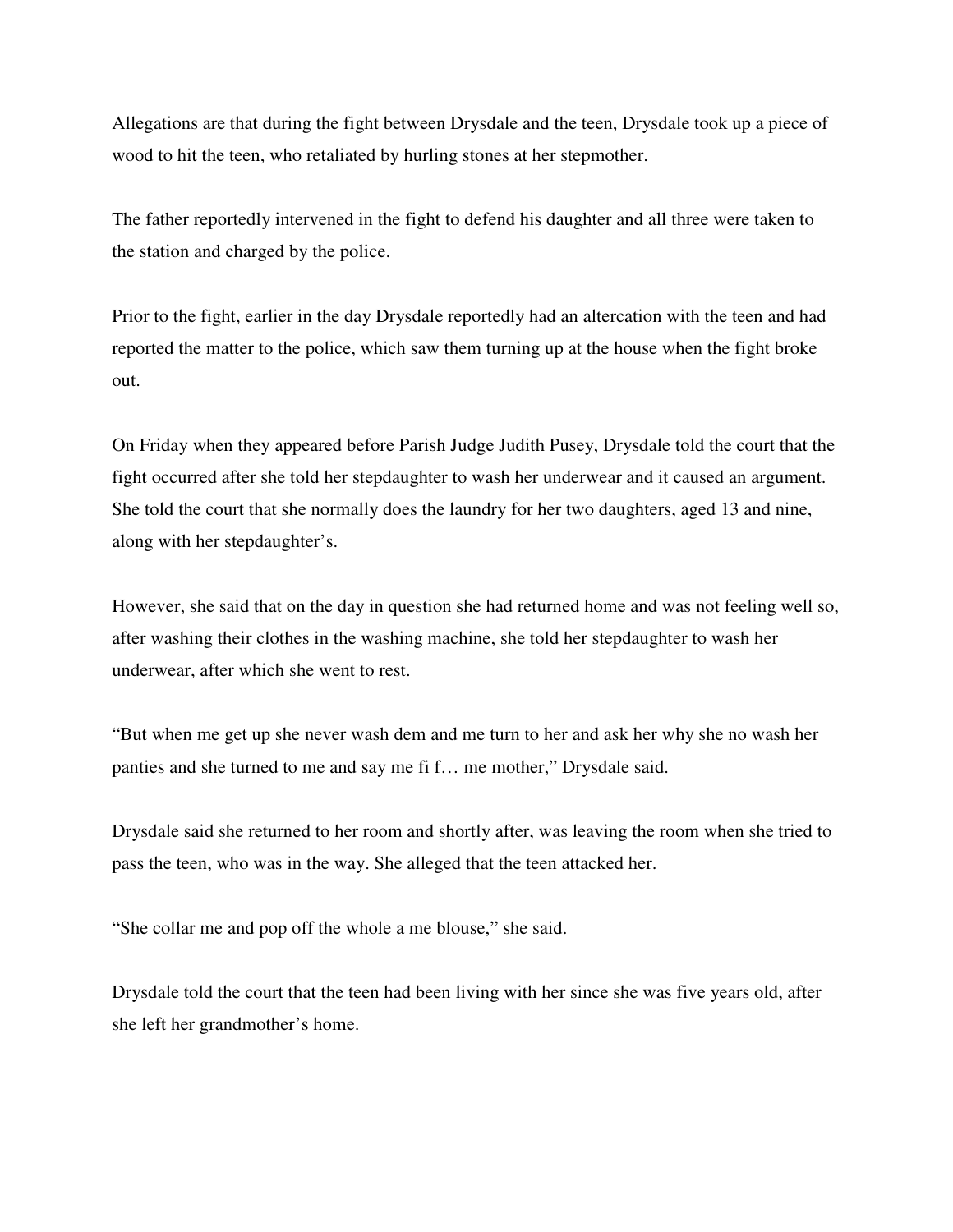The judge then turned to the father and said: "She is your daughter and she is your wife ... what a calamity."

She then asked the father if he approved of his daughter's action and he said 'No'. Parish Judge Pusey then asked the teen: "Why you behaving like this, you don't like her? Don't answer."

But the teen quickly replied: "She don't like me either."

The judge then told her: "When you are 16, anybody who stands in authority over you don't like you.

"But there is a right and wrong way to do things and you can't be a big woman in the woman's home," she added.

The judge then instructed the probation officer to arrange counselling with all three and extended their bails for them to return to court on September 1.

But before they left, the judge gave the teen a warning.

"Talk to the probation officer, because the direction in which you are heading is not good and you must not be ungrateful," she said.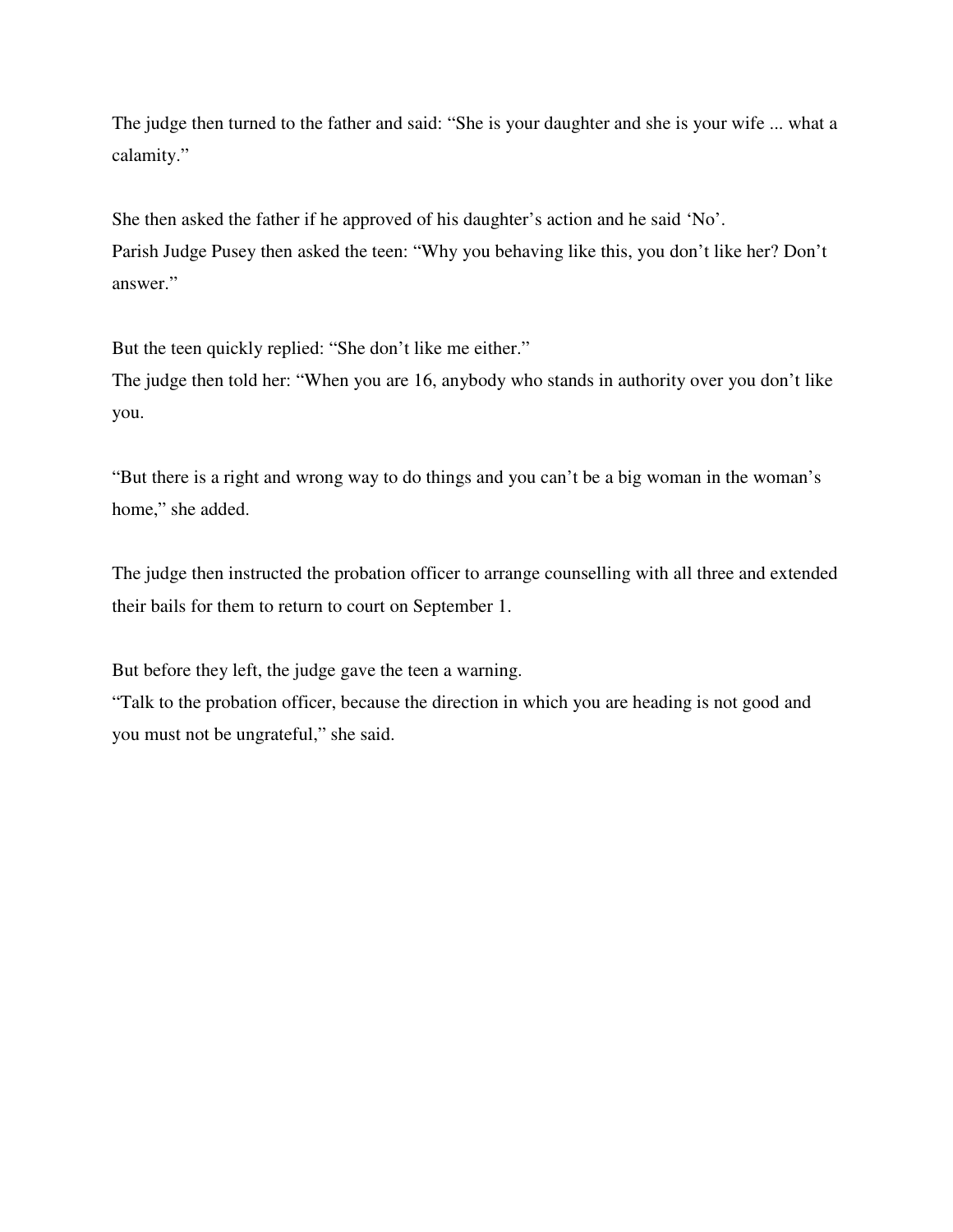## **For a better JCF...**



Linton P Gordon The Observer



National Security Minister Robert National Security Minister Robert<br>Montague (second right) inspects the guard at a recent passing out ceremony for new policemen and women. He is followed by Commission of Police Dr Carl Williams. guard at a recent passing out ceremony<br>new policemen and women. He is<br>followed by Commission of Police Dr<br>Carl Williams.<br>The Jamaica Constabulary Force (JCF)

The Jamaica Constabulary Force (JCF)

was originally established as part of the colonial system of Jamaica. It was, in fact, established was originally established as part of the colonial system of Jamaica. It was, in fact, established<br>after the 1865 rebellion and its primary function upon establishment was to keep the blacks, who had just emerged out of slavery, in check. The f force has always been seen as part of the establishment of an oppressive system and is referred to by some, especially Rastafarians, as "Babylon", meaning an instrument of oppression. establishment of an oppressive system and is referred to by some, especially Rastafarians, as<br>
"Babylon", meaning an instrument of oppression.<br>
The JCF is established by statute and is given the primary responsibility for orce has always been seen as part of<br>ferred to by some, especially Rastafa<br>n.<br>e primary responsibility for the main

law and order in Jamaica. Its members have a duty to keep watch, by day and by night, to protect citizens from the acts of violence and from those who wish to deny citizens the right to property.<br>The Constabulary Force Act citizens from the acts of violence and from those who wish to deny citizens the right to property. The Constabulary Force Act provides as follows at Section 3(5):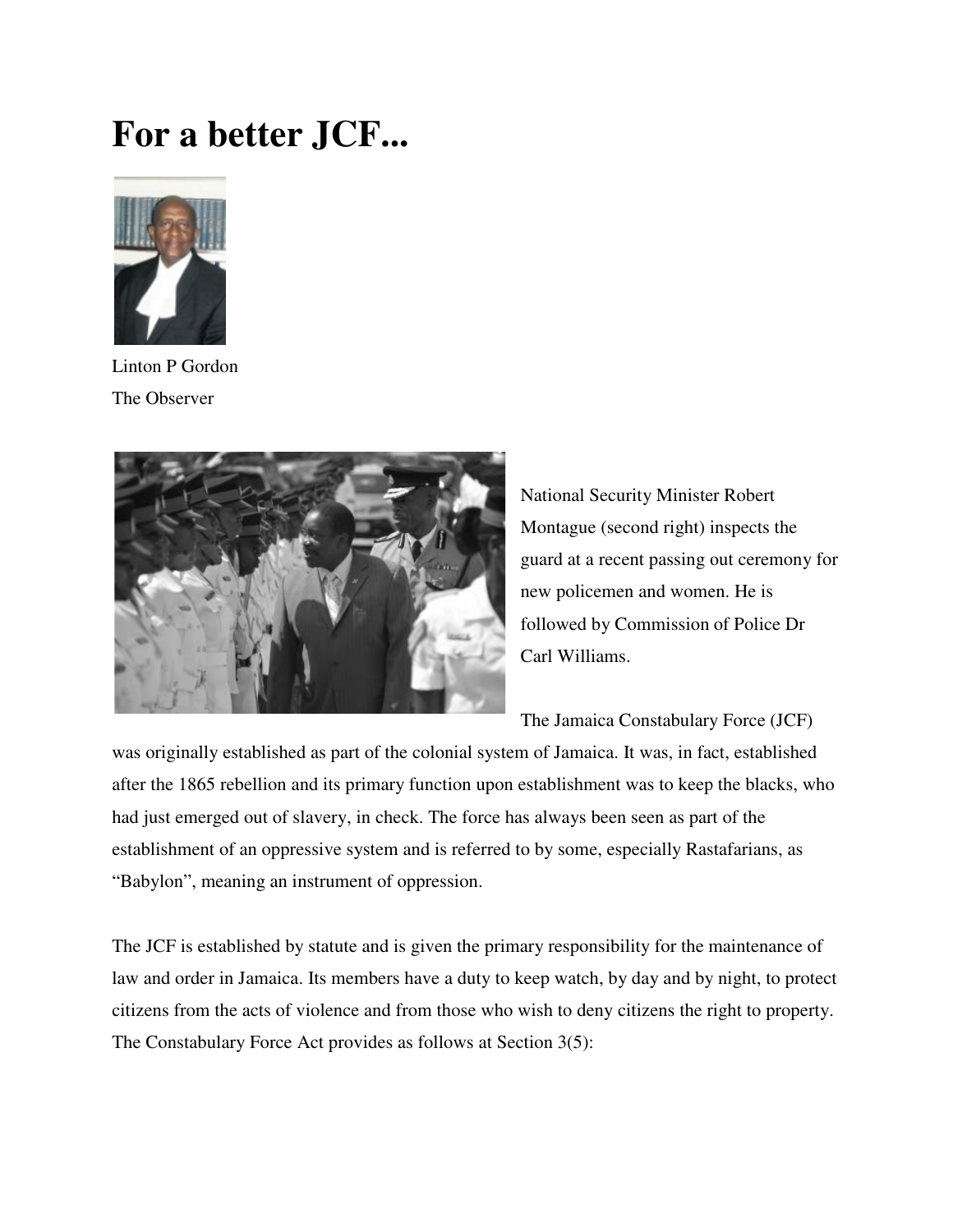"Every member of the force shall have, in every parish of this Island, all powers which may lawfully be exercised by a constable, whether such powers are conferred by this Act or otherwise."

The JCF, as part of its mandate to maintain law and order in Jamaica, is given wide powers, not only under the Constabulary Force Act but under a multiplicity of other laws.

There is no doubt that the main concern of the majority of citizens in Jamaica today is crime. Just about everyone has a sense of insecurity and uncertainty. The frequent news report of vicious murders, some incidents with multiple victims, are a source of depression, fright and insecurity for all.

It is no doubt also a stressful and difficult period for members of the force. It is this body that has the primary responsibility for ensuring the safety of citizens in Jamaica. By any measurement it must be conceded that the JCF is not achieving the objective of making citizens safe in Jamaica. Over the years, however, successive administrations have failed to take steps to rid the JCF of the negative image it has in some quarters as a "Babylon system". Cosmetic policy adjustments have been brought to the JCF. However, radical changes to the way the force operates, and the way it relates to citizens, have never been pursued by any political administration in Jamaica.

#### **Training**

Any effort to change the image of the JCF must begin with certain basic elements in the force. The first is training. It must be acknowledged that, in recent years, efforts are being made to improve the training of constables in areas of human rights and the importance of winning the hearts and minds of the citizens. However, there is a need to place more emphasis on ongoing training and a programme of rehabilitative training, where officers who are assessed as not successfully winning over the hearts and minds of citizens would be put through this programme so they will become capable of interacting more effectively with the citizens they are to protect. This programme should be part and parcel of an effort to maintain high standards in the force and to ensure that all members, irrespective of rank, are constantly trained and prepared to win the hearts and minds of the citizens. A courteous and polite manner to all citizens, irrespective of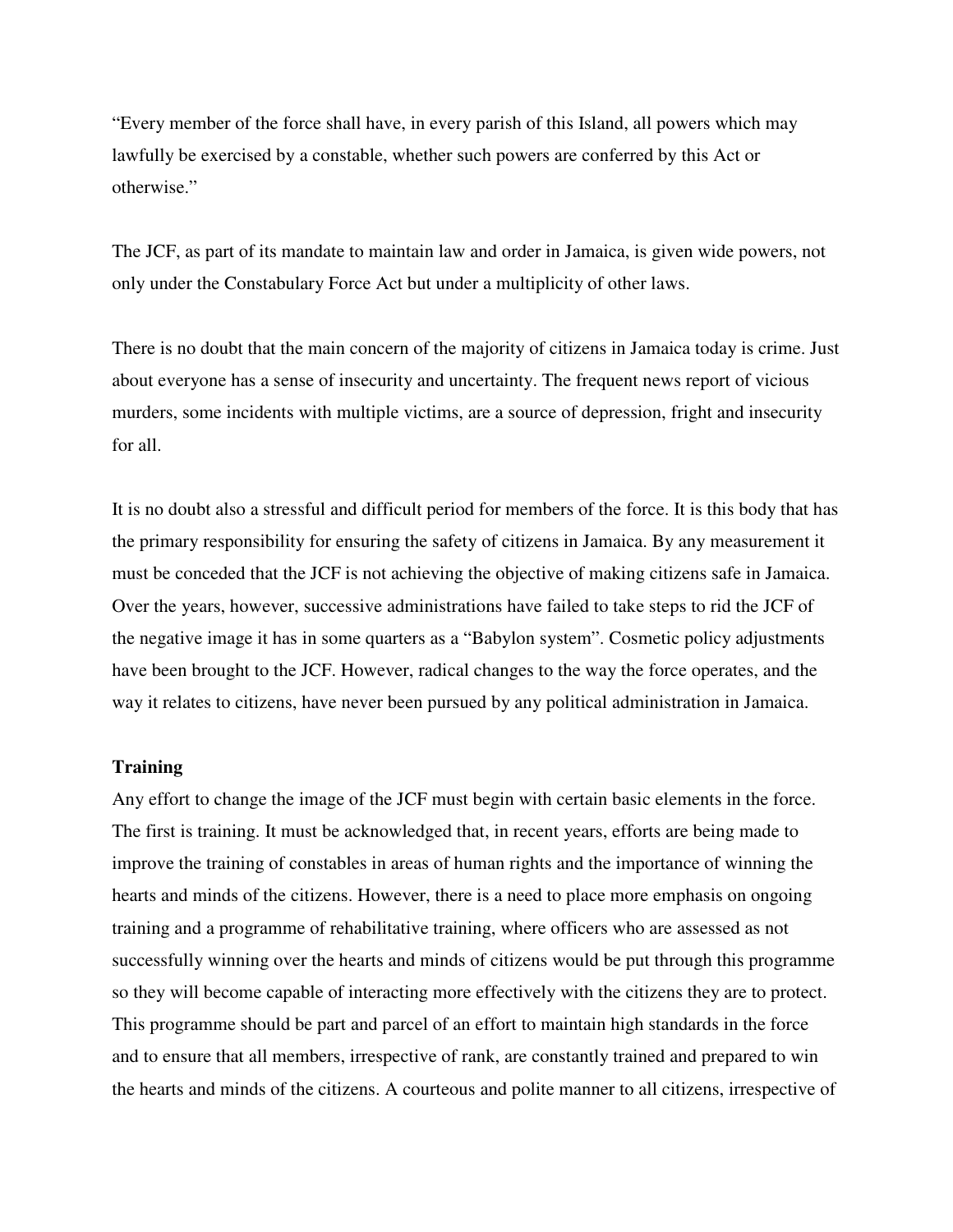their station in life, will go a far way in winning the heart of citizens. In the same breath being able to ignore the aggression and the misconduct of citizens while carrying out their functions professionally shall be the hallmark of the conduct of all members of the JCF.

#### **Basic fitness and physical requirement**

This is an area that should not be difficult to understand. Too often we hear citizens express: "Look how him fat, him can't run down criminal." Remarks such as these are usually used in reference to members of the security forces who are obese, but are seen at the scenes of a crime and are announced to be in charge of the investigation. The force might very well find use for someone who is overweight and physically unfit other than to chase a criminal. If that is the case, then that person should be assigned the specific duty he is fit for but should not be sent on the street only to be held in ridicule by citizens who know that such an obese and overweight officer could not chase a young man who has grabbed a lady's cellphone and is running down the street. Officers who are on operation and who are required to be capable of moving through communities and hilly terrain on foot should be subject to an annual physical test, and it should be a requirement that they must pass this physical test in order to continue performing their duties in the area to which they are assigned.

#### **Operational duties**

The operational wing of the JCF comes in contact with citizens more frequently than any other area. Personnel who are involved in operational duties are on the street daily, whether as part of the Traffic Department or involved in the investigation of the lotto scam, importation of firearms, crimes against private property, money laundering or sexual offences. These members are involved in the detection and investigation of crimes, interrogation of suspects, intelligence gathering, preparation of files for court and giving evidence in court when cases brought to court by them come up for trial.

#### **Intelligence portfolio**

Intelligence gathering is an area in which the JCF needs to improve. There are too many criminal activities occurring in Jamaica that members of the JCF become aware of after the fact. It is widely acknowledged in Jamaica that the intelligence unit of the Jamaica Defence Force (JDF) is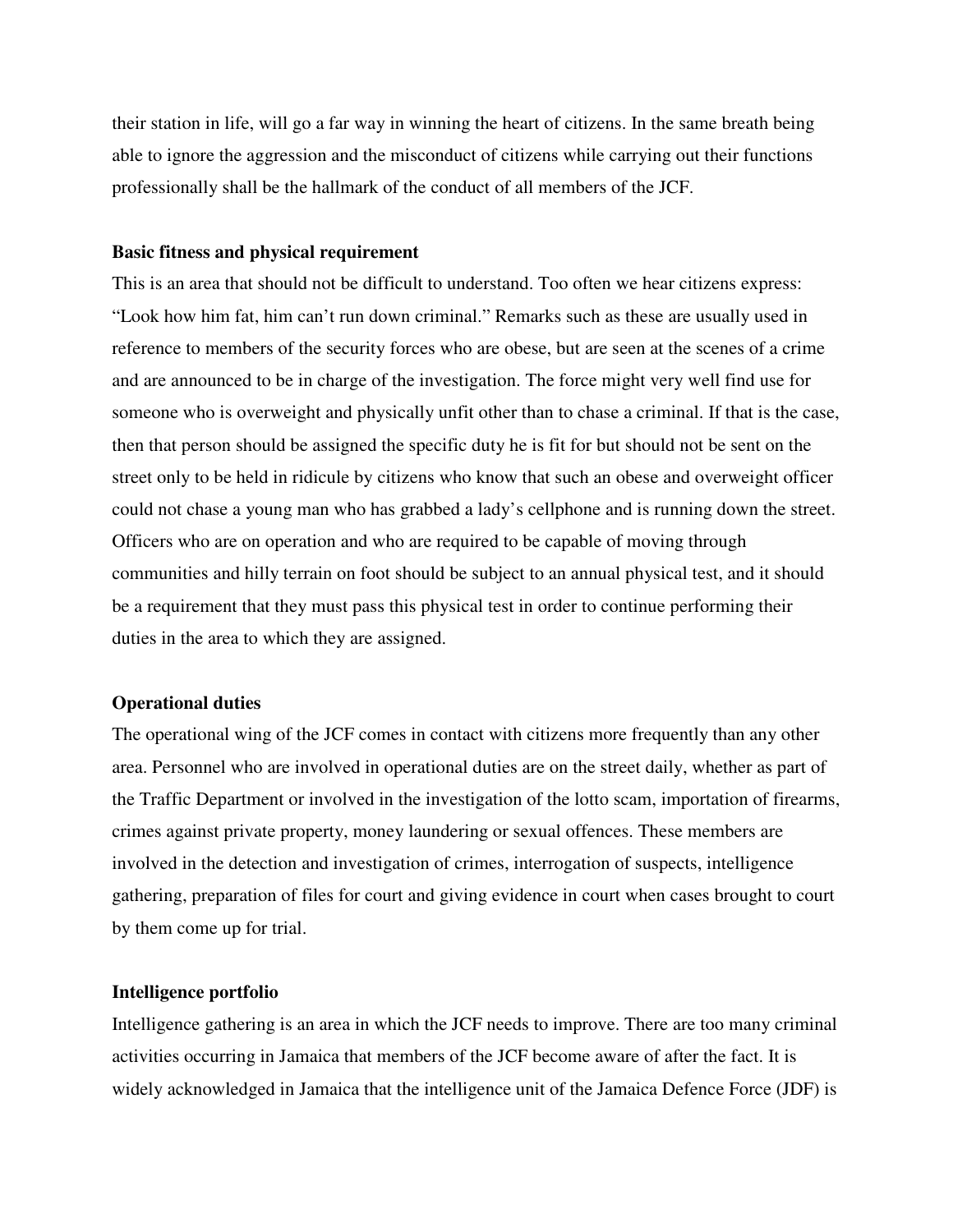more reliable and more informed than that of the JCF. This, however, should not necessarily be so, because to begin with, the JCF has a wide basic source for the gathering of intelligence throughout Jamaica. This wide basic source comprises the several police stations and district constables that are spread throughout the island. These police stations provide the basic foundation on which the JCF can develop one of the most awesome, reliable and well-informed intelligence-gathering apparatuses.

Intelligence gathering, or spying, is as old as the Earth. In the Old Testament of the Christian *Bible*, it is reported at Numbers 13: versus 17-18 that: "...Moses sent them to spy out the land of Canaan, and said unto them, 'Get you up this way southward, and go up into the mountain: And see the land, what it is; and the people that dwelleth therein, whether they be strong or weak, few or many'."

Also in Joshua 2: 1 it is reported: "And Joshua, the son of Nun, sent out of Shittim two men to spy secretly, saying, 'Go view the land, even Jericho.' And they went, and came into a harlot's house, named Rahab, and lodged there."

The two men sent by Joshua to spy were so dedicated to their duties that in order to ensure that they were not discovered, they hid in a harlot's house. A harlot's house today is known as a house of prostitution or brothel. The moral of this quotation is that members of the JCF should be prepared to go into all areas of Jamaica and to disguise their identity, that is to say incognito, in an effort to get full and complete information on the criminal elements in our country.

#### **Detection**

This leads us to detection. There is constant complaint in Jamaica about the lack of detection, especially when serious crimes are committed. Again this takes us back to the lack of intelligence sources. Recently, the Minister of National Security Robert Montague announced he would return the district constable to their communities, rather than have them at police stations. I think this is a proper policy, because the district constable, if properly trained in information gathering, can be a source of "eyes and ears" in their communities, and they too should be seen as the basic foundation for intelligence gathering throughout Jamaica.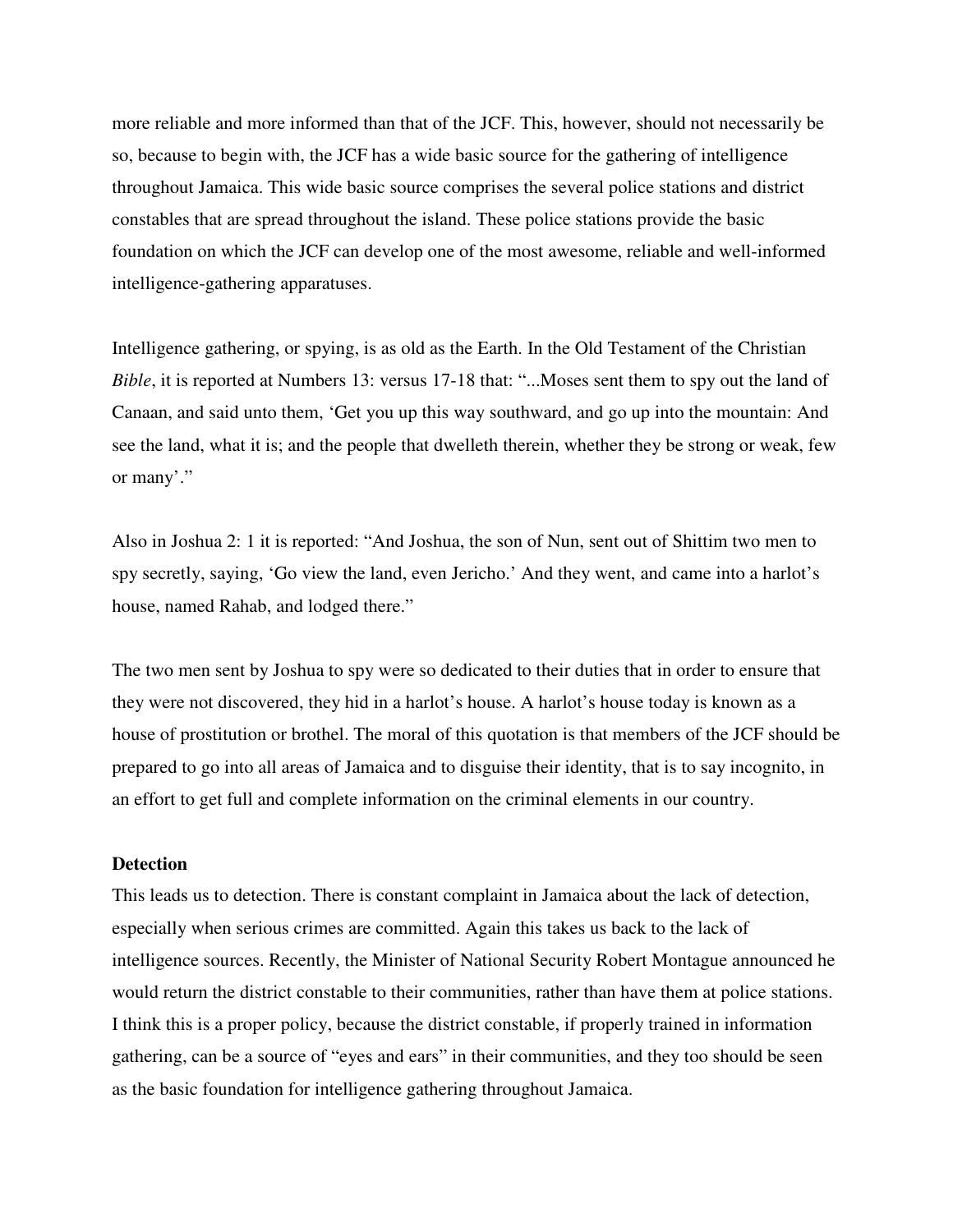For the police to have a high rate of success in detecting crimes throughout Jamaica they need to have a widespread set of eyes and ears throughout the communities. This will ensure that whenever there is an incident, such as that of the murder of the missionaries in Boscobel, St Mary, someone should be able to give some information, even if it is the colour of a car or a general description of a stranger who was in the community.

#### **Preparing cases for court**

A very important area of policing is the preparation for court. No matter how well investigated a case may be, and no matter how much information is gathered about that case, if the officer or officers involved neglect or fail to prepare the court file properly, then when it is presented to the prosecutor it will either be rejected or time will be spent requesting further statements of clarification from the officer(s) involved. It is therefore vitally important that those responsible for investigating cases and presenting a case file to the court are well trained in doing so, or supervised by individuals who have a clear understanding of how a file is prepared. Too often we hear in court or on the news that the case brought before the court has been postponed because the file is incomplete.

#### **Presentation in court**

Additonally, in this regard, the presentation of the case in court, which involves evidence being given, is the most important aspect of a case before the court. No matter how strong a case the police officers may have against an accused person, if the case is poorly presented in court, the judge or jury will have no choice but to return a verdict of not guilty.

The presentation of a case in court is therefore significantly important. The police officer, in particular the investigating officer, should keep in constant touch with his witnesses and should be prepared, if needed, to assist with transportation to get them from and to court. He should monitor the security situation of witnesses because, unknown to the investigating officer, when witnesses fail to attend court it is often because threats are issued to them or their families. If the officer is in touch with the witness, the witness will have confidence in the officer, and will tell the officer whether threats have been issued.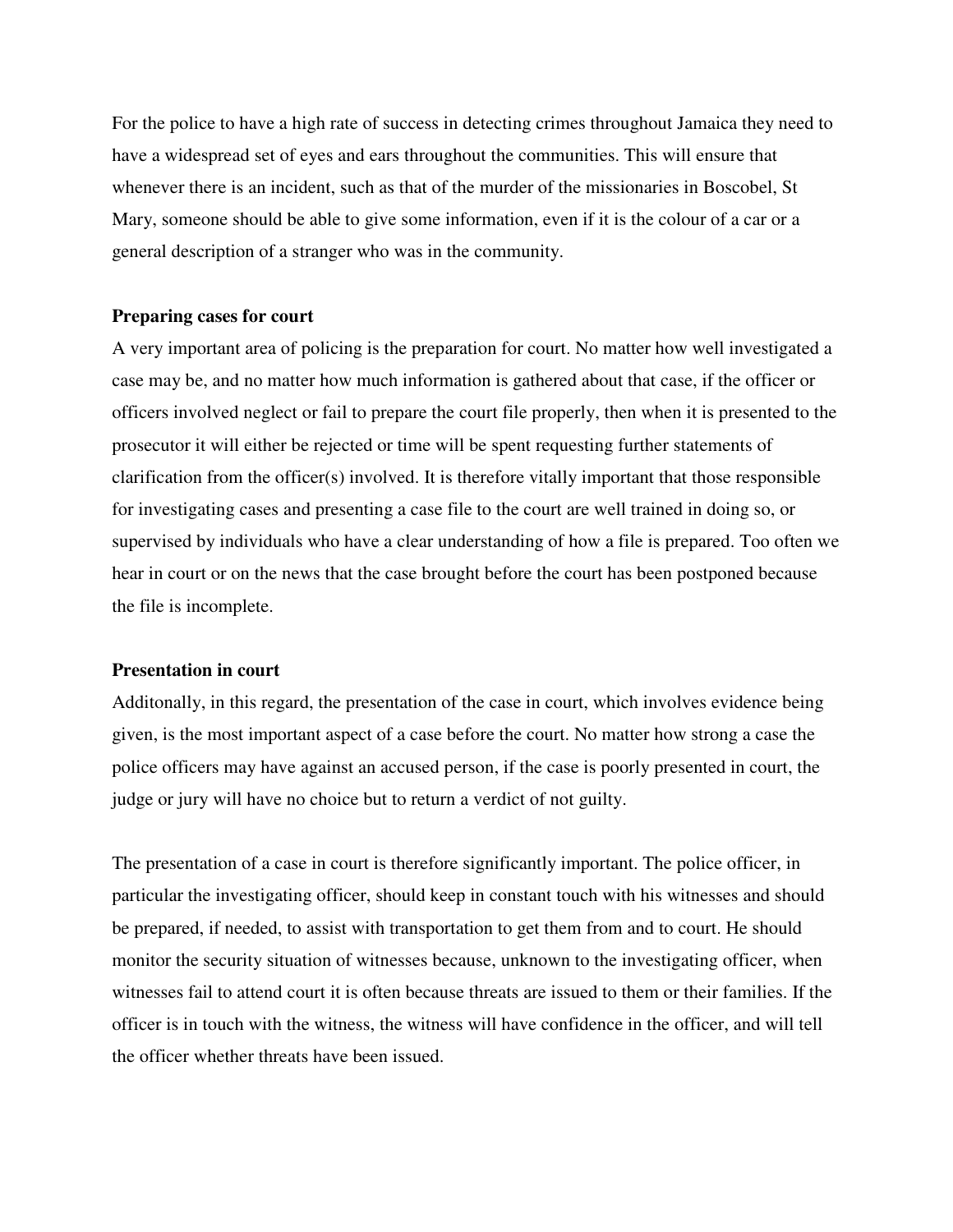#### **Restructuring the JCF**

It is accepted by just about all sectors of our society that Jamaica needs not only a better-trained police force but also a larger number of police officers. My proposal is that the structure of the police force should be changed by creating a commissioner general, who will be the head of the force. The commissioner general would work in close collaboration with the minister of national security and would be responsible for the development of policies and for the coordination of duties by ensuring the five divisions under his command make regular reports to him.

Thereafter the five police divisions in Jamaica should each have a commissioner commanding the area, and who should each report to the commissioner general. Each of the five commissioners should have ultimate responsibility for maintenance of law and order and all aspects for policing in the respective areas. The aim of going this route is to reduce bureaucracy in the force, to simplify management and task responsibility, and to be better able to ensure accountability, as each commissioner will have the greater flexibility of taking initiative required to successfully carry out his duties/tasks and responsibilities.

Part of this change will involve the Commissioner transferring officers when there is a problem in an area. The fact that there is escalation in crime in a police area should not lead to an automatic transfer of the commander or deputy commanding that area. In many instances, an escalation in crime is not necessarily due to failure on his part. The fact the escalation is beyond his ability to solve may be due to a number of problems, including manpower and inadequate time spent in the areas by the commander. Any removal of a commissioner from any of the five divisions due to poor results should lead to resignation or a dismissal of that commissioner for failure to perform. To transfer him to another area because he/she has not succeeded is to inflict failure on another area of responsibility, which cannot be good policy.

Each commissioner would be required to not only train the officers under his/her command but to also develop the intelligence-gathering apparatus and to ensure that the men and women under their command are so thoroughly familiar with the area of responsibility that there is hands-on knowledge of what is happening on the ground.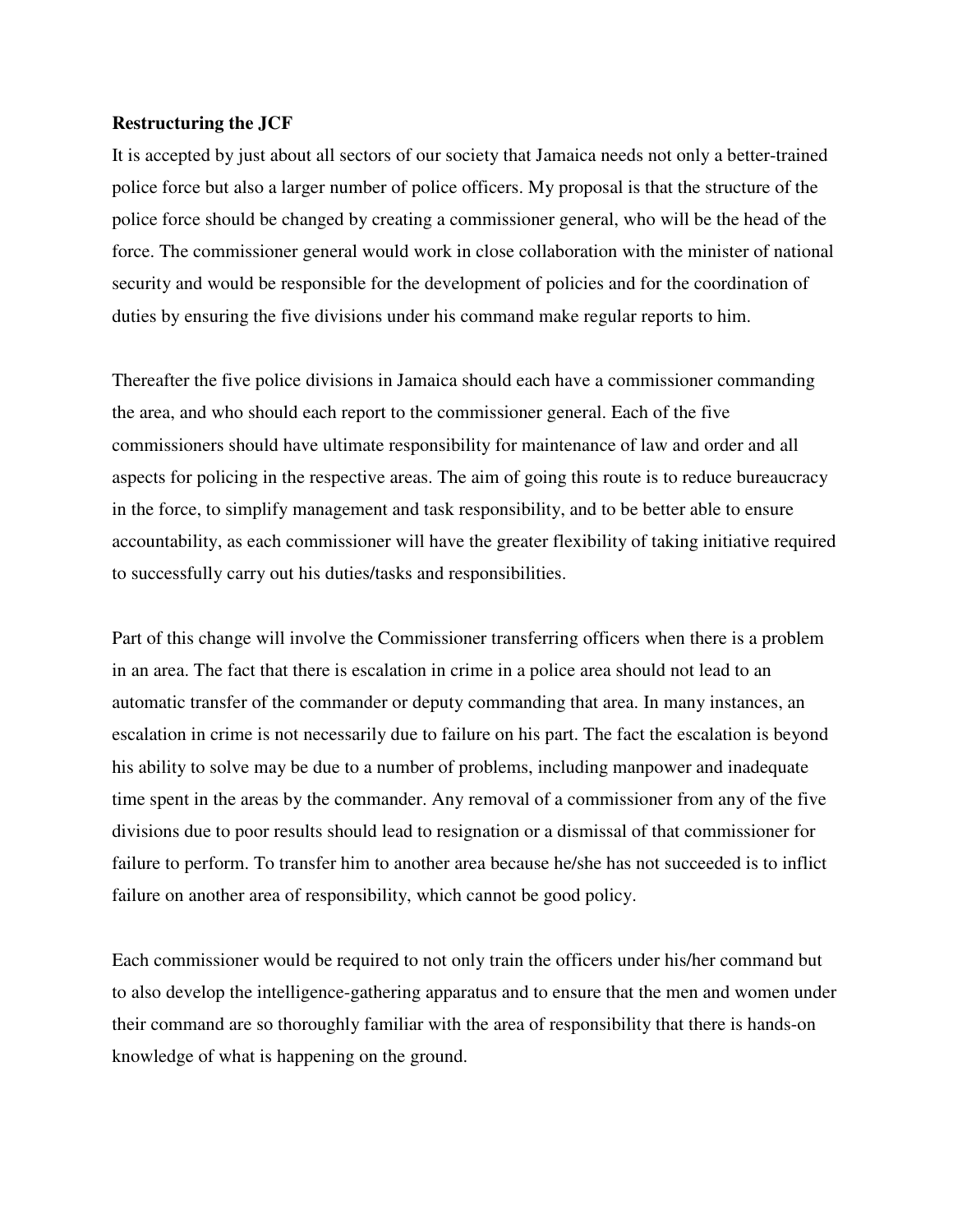The job of policing in Jamaica is not an easy one. There is a high level of criminal activities, The job of policing in Jamaica is not an easy one. There is a high level of criminal activities,<br>especially from armed gangs. Firearms are widely used in the commission of crimes in Jamaica and members of the security forces are at daily risk from gangsters. Front-line members of the JCF constantly face citizens who will confront the members of the force, test their patience and mettle, and engage them in deadly gunfire. JCF constantly face citizens who will confront the members of the force, test their patience a<br>mettle, and engage them in deadly gunfire.<br>Jamaica needs a police force that is highly trained, well motivated, and whose membe

proud, confident and determined to bring success to their task. Again, it is by no means an easy proud, confident and determined to bring success to their task. Again, it is by no means an ea<br>job, but it has to be done, and those tasked with the responsibility will have to continue their efforts to bring the crime situation under control. rearms are widely used in the commission of crimes in Jamaic<br>ces are at daily risk from gangsters. Front-line members of the<br>o will confront the members of the force, test their patience an<br>ly gunfire.<br>It is highly trained

efforts to bring the crime situation under control.<br>Linton P Gordon is an attorney-at-law. Send comments to the Observer or lpgordon@cwjamaica.com.



*My husband has disappeared*  ALL WOMAN *Monday, June 27, 2016 , Margarette Macaulay*

### The Observer

I got married to an American citizen in September of 2005. I came back to Jamaica as I had to finish college. He wasn't happy about it. When I came here he called about twice, then he finish college. He wasn't happy about it. When I came here he called about twice, then he disappeared. I called his family and no one seems to know where he is. I need to get divorced but have no money. What can I do?

You are certainly in a difficult position if your husband's family is being truthful that they do not know where he is.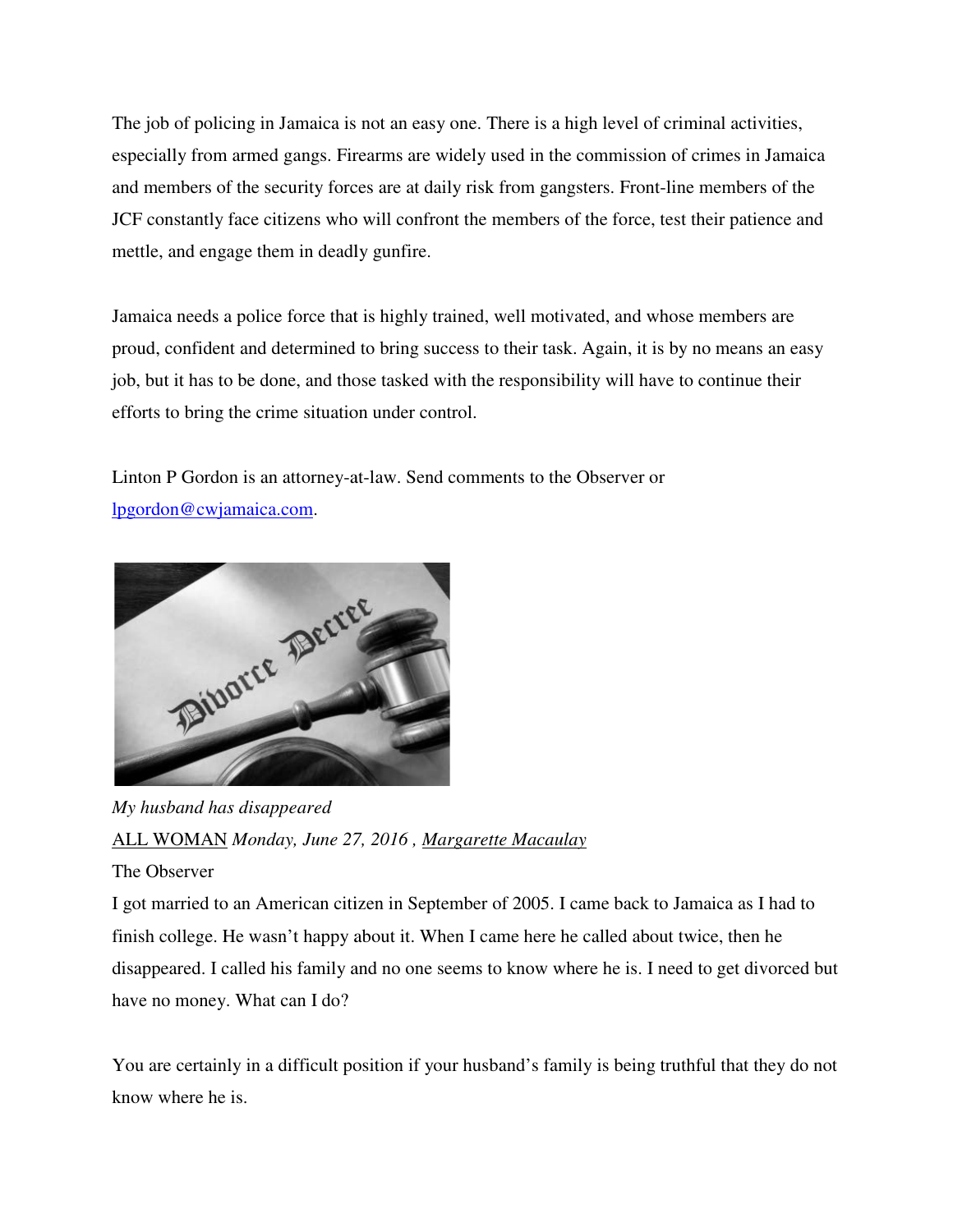As you must know, you need to know his address as it ought to be put in your divorce petition and then he must be personally served with the petition. If personal service is impossible, you must apply to the court for and obtain an order for substituted service either by way of advertisements in a popular newspaper published in the city/town where he lives and which he would be likely to read, and/or service on a member of his family who would most likely be in touch with him or whom he would contact.

However, in your case, you say his family says no one knows where he is. You can therefore not apply for and obtain an order for substituted service as you lack any facts on which you can rely for such an order.

You have been married since September 2005. If you have not heard anything from him and of him from you returned to Jamaica until now, then it seems that you have grounds to apply for a Decree of Presumption of Death and Dissolution of Marriage pursuant to the Matrimonial Causes Act in the Supreme Court.

Your application must demonstrate to the court that for over seven years you have had no contact from, or with your husband, and neither you or any member of his family (state by name and relationship which ones in your Affidavit Accompanying Petition you have contacted), have any idea where he is and what has happened to him. I would suggest that before you have the petition filed, you contact his family again, as you ought to say the occasions you did so, and recent enquiries by you of them and their negative answers would be more convincing.

You say that you do not have any money. Well, as you know, you must pay for private legal services and even at the legal aid clinics, so you may have to try and find some money and/or make arrangements with an attorney about how you will settle their fees later. Or, you can contact the Official Clerk at the Supreme Court and seek his/her assistance to prepare, file and present your petition for you. This service is supposed to be free of charge and I trust that it still is, as I have not heard or seen any information that this has changed.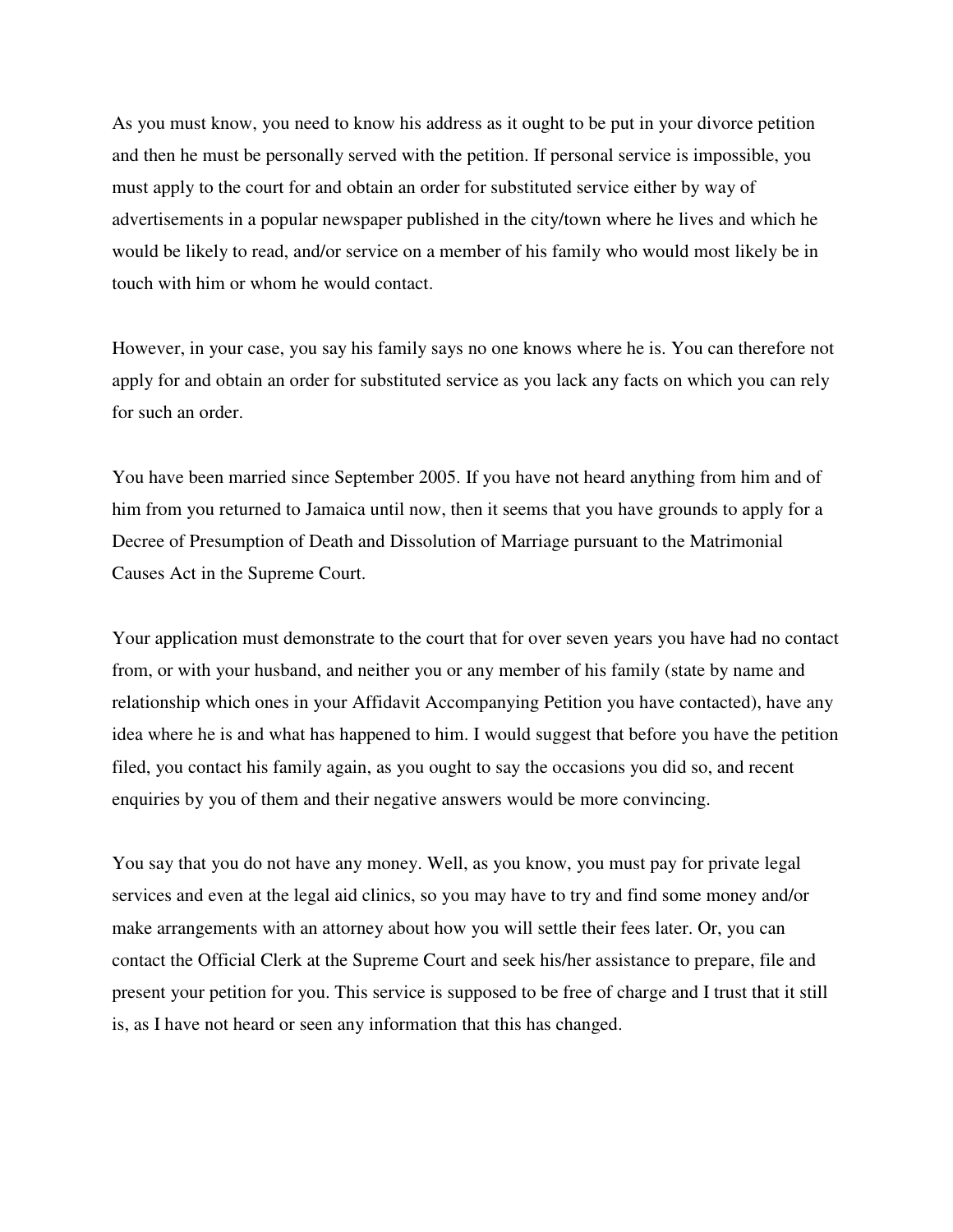I hope I have clarified the position for you and that you can move forward now. I wish you all<br>the best.<br>Margarette May Macaulay is an attorney-at-law, Supreme Court mediator, notary public and the best.

Margarette May Macaulay is an attorney-at-law, Supreme Court mediator, notary public and women's and children's rights advocate. Send questions via e-mail to allwoman@jamaicaobserver.com; or write to All Woman, 40 40-42 1/2 Beechwood Avenue, Kingston 5. All responses are published. Mrs Macaulay cannot provide personal responses.

### DISCLAIMER:

The contents of this article are for informational purposes only and must not be relied upon as an alternative to legal advice from your own attorney. alternative to legal advice from your own attorney.

## Bianca Samuels | Amendment Needed To **Insurance Law**

Published: Monday | June 27, 2016 | 12:00 AM





In my humble opinion, there is an urgent need for an amendment to the Motor an amendment to the Motor Vehicles Insurance (Third Party-Risks) Act, the relevant portion of which stipulates that:

18. (2) Subject to Subsection (IA), no sum shall be payable by an insurer under the foregoing provisions of this section-

(a) ...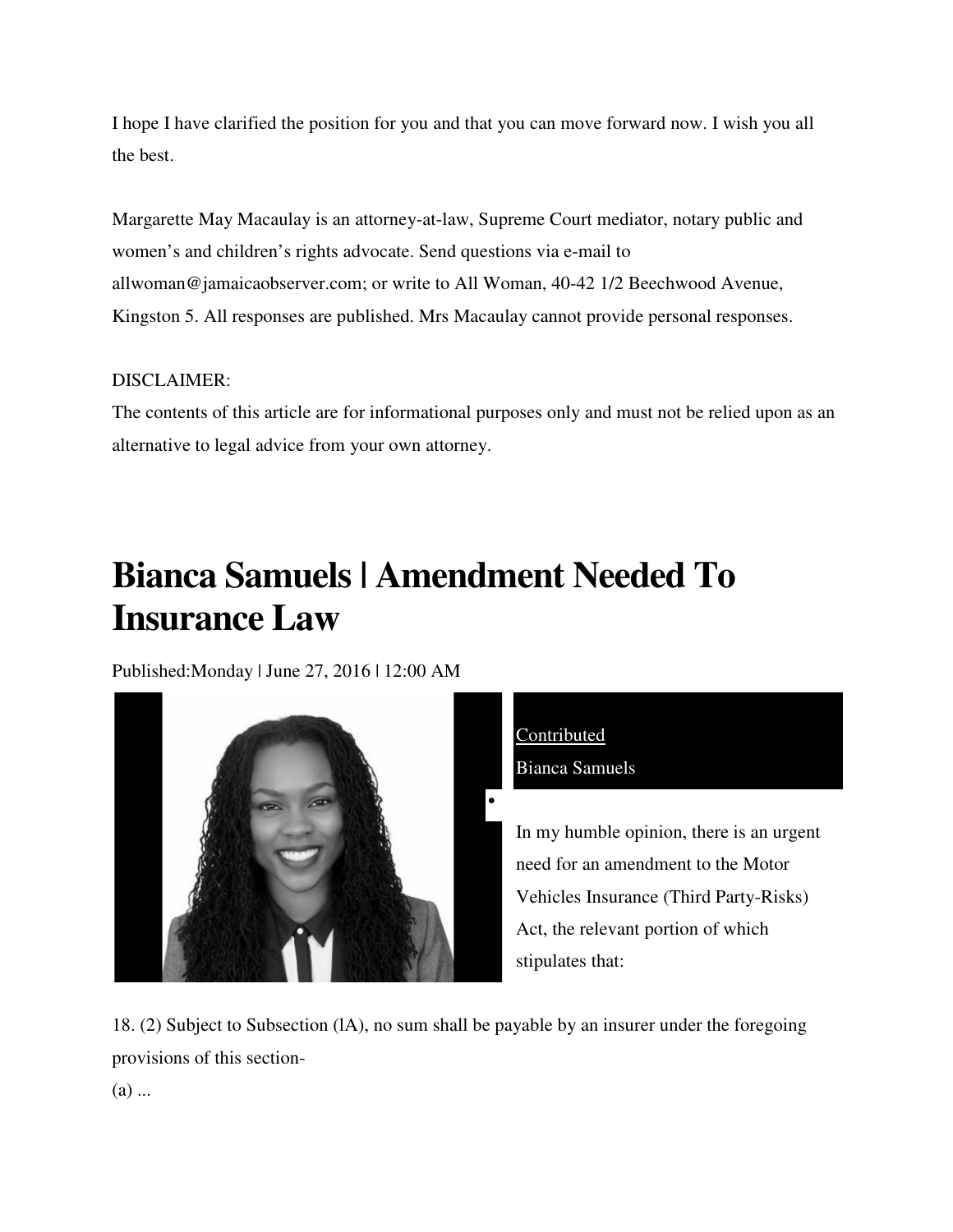(b) in respect of any judgment, unless before or within ten days after the commencement of the proceedings in which the judgment was given, the insurer had notice of the bringing of the proceedings; or [my emphasis]

 $(c)$  ...

 $(d)$  ...

That section embodies a requirement for notice of proceedings to be served on the insurance company of a defendant, within 10 days of the filing of the claim, failing which the insurance company need not provide coverage in respect of a judgment against the defendant.

It would be superficial, however, to read the above-mentioned section in isolation of the following rules of our Civil Procedure rules, 2002 which read as follows:

r. 8.1 (1): A Claimant who wishes to start proceedings must file ...

(a) the claim form; and

(b) unless either rule  $8.2(1)(b)$  or  $8.2(2)$  applies-

(i) the particulars of claim; or

(ii) where any rule or practice direction so requires or allows, an affidavit or other document giving the details of the claim required under this part.

r. 8.14: The general rule is that a claim form must be served within 12 months after the date when the claim was issued or the claim form ceases to be valid.

These Civil Procedure Rules make nonsense of the 'ten (10) days after proceedings are commenced' stipulation of the aforementioned Act, in that the claimant can wait all of 12 months after commencing proceedings to serve the claim on the defendant, leaving him and his insurers completely unaware that he [the claimant] had, one year ago, started the proceedings!

#### **GREAT RESPONSIBILITY**

What this means is that despite the fact that the above-mentioned section of the Motor Vehicles Insurance (Third Party-Risks) Act does not place the responsibility of giving notice on any particular party, the effect of that section, read in conjunction with the above-mentioned Civil Procedure Rules, is that the claimant is vested with the great power of determining whether or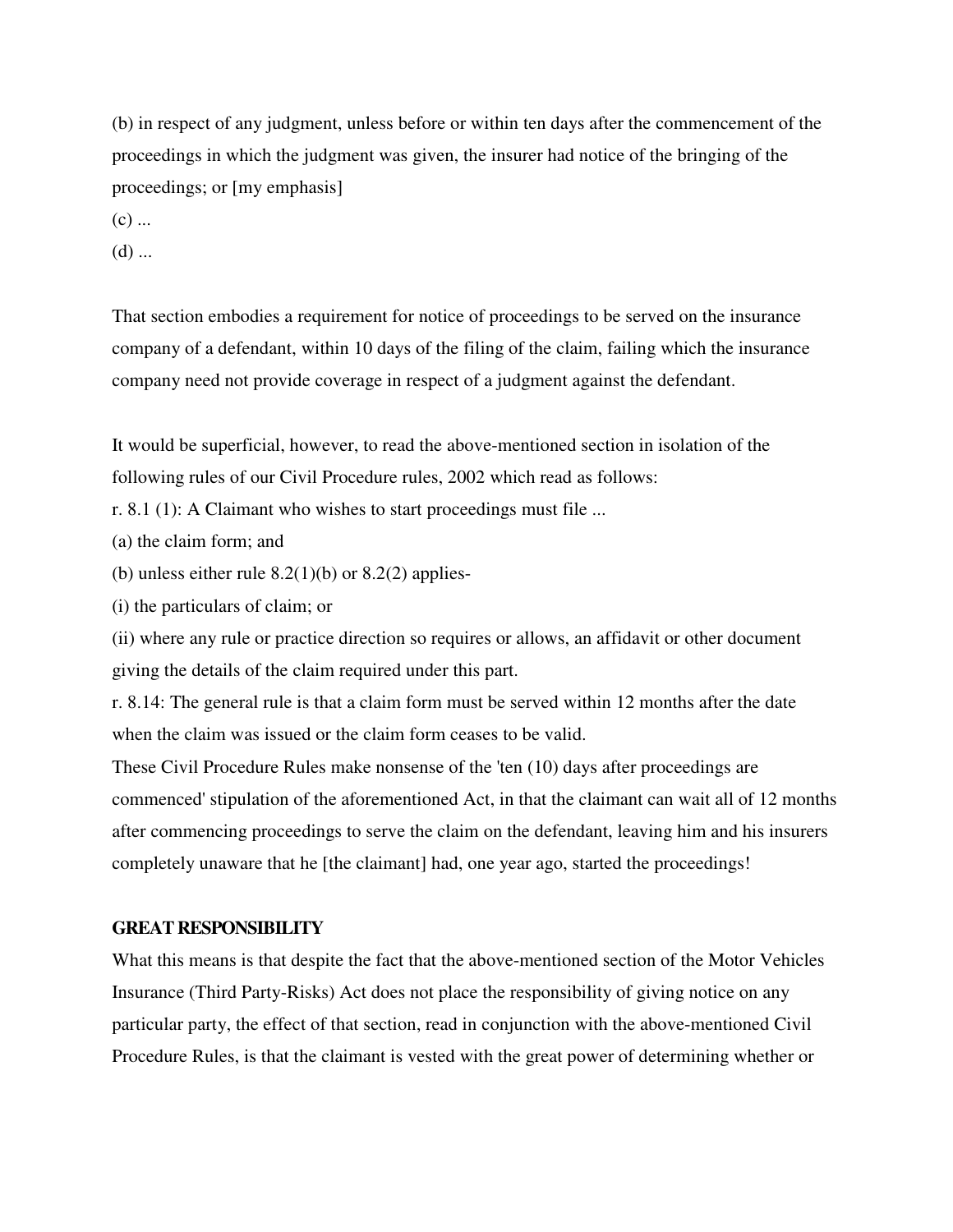not the defendant is ultimately covered under his insurance policy and at the risk of sounding clichÈ, with great power, comes great responsibility.

A defendant may be completely unaware of the commencement of proceedings by the claimant for all of 12 months before the claim form is served on him, and in his innocent ignorance, may thereby lose the opportunity to notify his insurers of the pending claim against him within the 10 day period stipulated by the Act.

Should the claimant fail to serve the claim form on the defendant within that 10-day time frame (which by virtue of the Civil Procedure rules cited above, he is entitled to do) and in so doing fail to serve notice of the proceedings on the defendant's insurance company within that time, it is open to that insurance company to then deny coverage of the judgment awarded against the defendant, leaving the defendant exposed not covered by his own policy.

In short, the claimant's failure to serve the required notice on the defendant's insurers himself or his failure to move with the requisite alacrity necessitated by the Act, may have the potential to cause the defendant to lose the advantage of being covered under his insurance policy, in circumstances where the defendant himself is not in breach of his policy of insurance and has himself failed to do nothing.

While Section 19 of the said Act does place a duty on the Registrar of the Supreme Court or clerk of court of any Parish Court (formerly the resident magistrate's court) to intervene and serve the relevant notice on the defendant's insurance company within ten days of the commencement of proceedings, in practice, this is almost never carried out. That section, therefore, provides no practical protection to the parties and the danger thus continues to loom. Motorists should know that they would have wasted paying their motor vehicle premiums and may be exposed by the failure of the party suing them to pay millions out of their own pockets, while the insurance company goes off scot-free, with no liability, keeping all their premiums for itself. The pro-insurance clause in Section 18 (2) of the law above must necessarily be repealed to ensure that both insured and the injured are protected under the relevant insurance policy following an accident.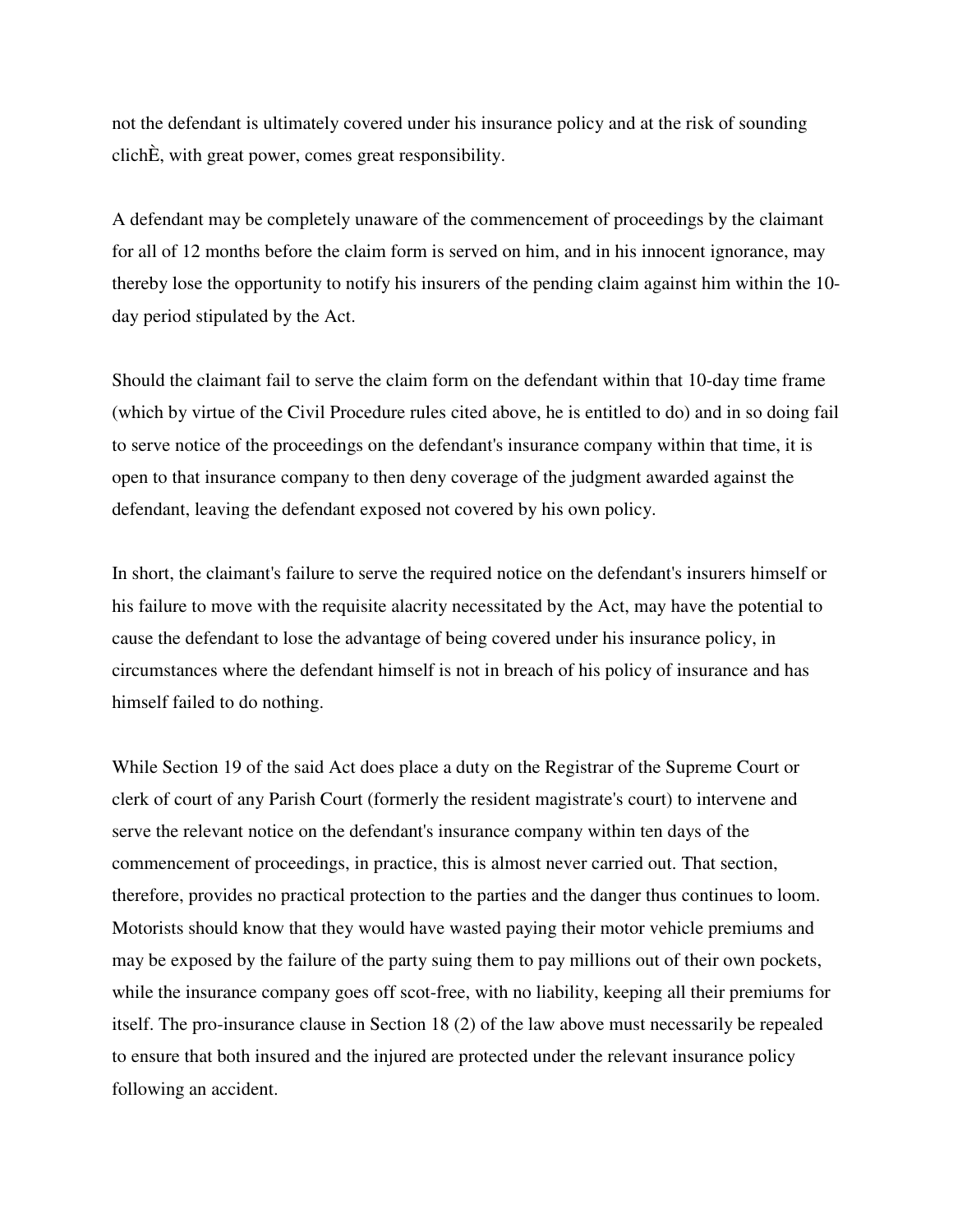- Bianca S. Samuels is an attorney-at-law. Email feedback to columns@gleanerjm.com and bianca.samuels@gmail.com bianca.samuels@gmail.com.

## **PHONE THIEF FINED \$200,000 AFTER GRABBING \$40,000 SAMSUNG**

### By **Rasbert Turner**

The Star Online



| <b>Jalax</b> |  |
|--------------|--|
|              |  |
|              |  |

After grabbing \$40,000 Samsung A phone thief was yesterday slapped with a \$200,000 fine after he pleaded guilty to grabbing a \$40,000 Samsung Galaxy S4 smartphone. After grabbing \$40,000 Samsung<br>A phone thief was yesterday slapped<br>\$200,000 fine after he pleaded guilty<br>grabbing a \$40,000 Samsung Galaxy<br>smartphone.<br>F Portmore St Catherine, grabbed a woman's phone in 'S<br>ke a call.<br>icket

The man, Ricardo Ricketts, 25, of Portmore St Catherine, grabbed a woman's phone in 'Sunshine City' while she was using it to make a call.

If he fails to pay the \$200,000, Ricketts will have to spend 30 days in prison. City' while she was using it to make a call.<br>If he fails to pay the \$200,000, Ricketts will have to spend 30 days in prison.<br>Ricketts, who plead guilty in March, was sentenced by Parish Judge Tara Reid-Kerr in the St Catherine Parish Court yesterday.

The court heard that about 5:50 a.m. on March 7, 2016, the woman was at a bus stop at Braeton Parkway in Portmore St Catherine. The court heard that about 5:50 a.m. on March 7, 2016, the woman was at a bus stop at Braetc<br>Parkway in Portmore St Catherine.<br>She was making a call from her Galaxy Samsung S4 Smartphone, which is valued at \$40,000.

Rickets crept up from behind, grabbed the phone and ran off.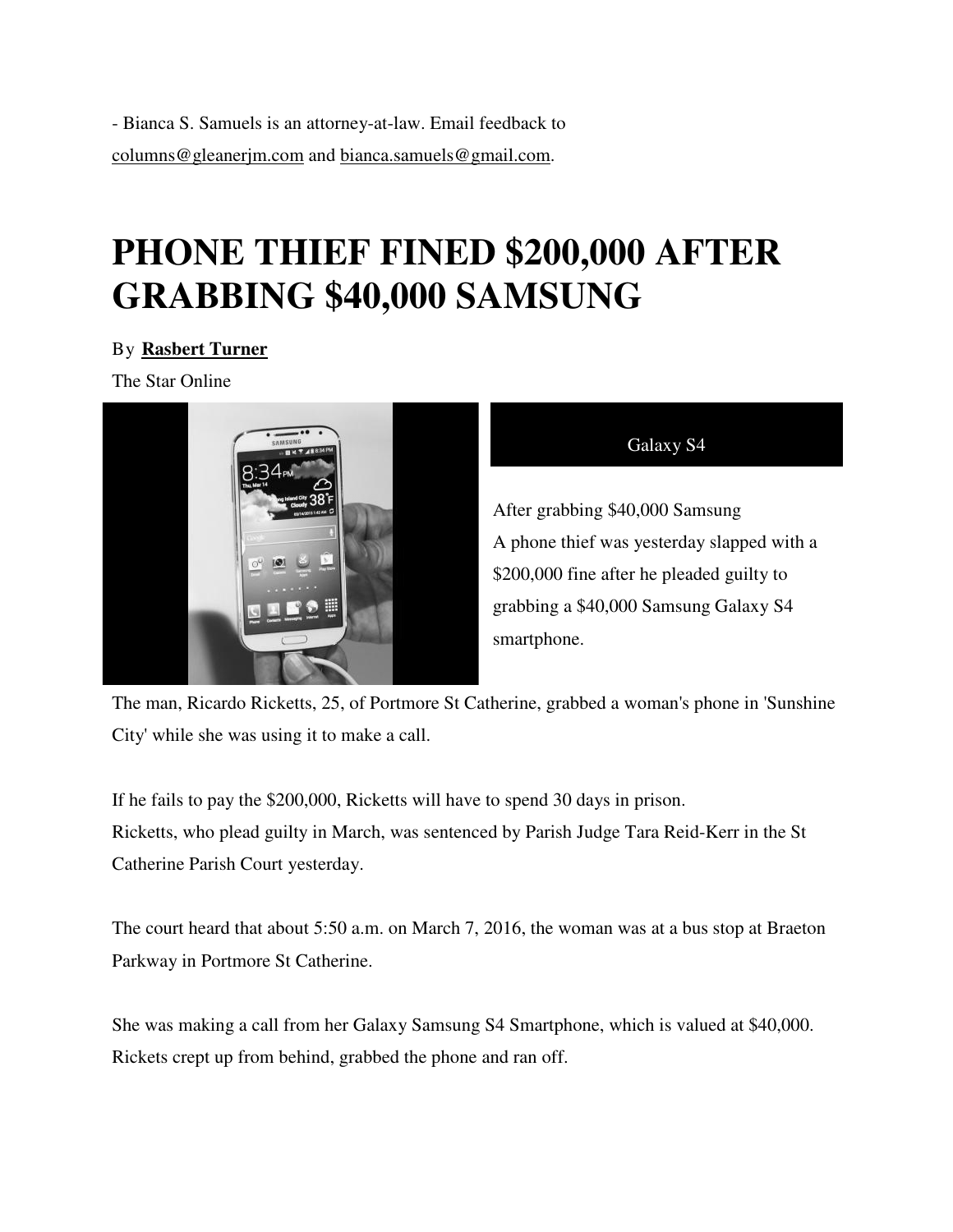But when the complainant shouted "tief! tief!", passers-by chased him down and caught him. He was then handed over to the police who charged him with larceny from the person.

### **No books, so no ganja tickets books, so ganja tickets**

More than a year after, Ganja law still not enforced BY JEDIAEL CARTER Staff reporter carterj@jamaicaobserver.com The Observer year after, Ganja law still not enforced<br>
L CARTER Staff reporter carterj@jamaicaobserver.com<br>
r<br>
A man smokes on a ganja spliff in this photo taken in



Mexico, where lawmakers have allowed the possession of five grams of the herb, or approximately four cigarette spliffs, for personal use.Marco Ugarte Despite the amendment to the Dangerous Drug Act (DDA), the police are powerless when they come specifically those who peddle or smoke ganja in

upon individuals in violation of the Act — specifically those who peddle or smoke ganja i public spaces.

"We can't do anything," Inspector Orette Bascoe, manager of the Statistics and Information Management Unit in the Jamaica Constabulary Force (JCF), told theJamaica Observer when asked what action the police take when someone is in possession of up to two ounces of ganja. Piloted by then Minister of Justice Senator Mark Golding and introduced last year April, the Piloted by then Minister of Justice Senator Mark Golding and introduced last year April, the<br>DDA — popularly known as the 'Ganja Law' — makes possession of up to two ounces of ganja a non-arrestable offence that attracts no criminal record. Instead, individuals found in violation are to be given a ticket, similar to a traffic ticket, valued at \$500 by the police with 30 days to pay the fine. by chased him down and caught him. He<br>th larceny from the person.<br>**CES**<br>observer.com<br>as on a ganja spliff in this photo taken in<br>re lawmakers have allowed the<br>five grams of the herb, or approximately<br>spliffs, for personal someone is in possession of up to two ounces of ganja.<br>tor Mark Golding and introduced last year April, the<br>Law' — makes possession of up to two ounces of gan<br>criminal record. Instead, individuals found in violation<br>ic tic

A minor found with two ounces or less of marijuana or someone older than 18 who appe the police to be dependent on ganja will, in addition to receiving a ticket, be referred to the National Council on Drug Abuse for counselling.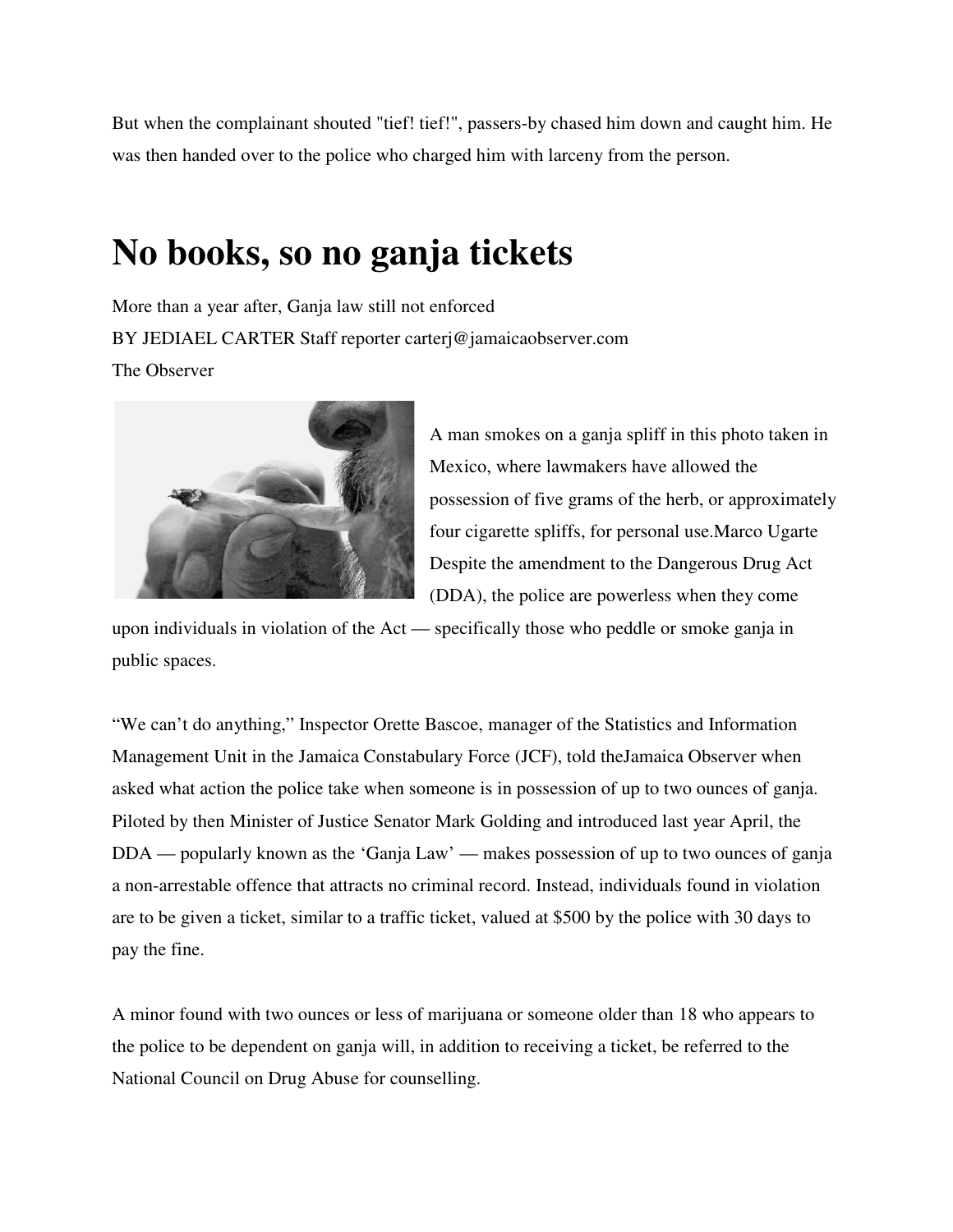But no ticket has yet been issued by the police.

Inspector Bascoe, in response to the Sunday Observer 's query into the number of tickets issued since last year, stated: "...the legislation speaks to persons being ticketed for this breach. However, no ticket book was issued or directives given to this effect. Hence, the number of tickets issued remains at zero."

He was unable to state a reason for this and suggested that this reporter directs such questions to the Ministry of Justice (MOJ) — the ministry responsible for the reform.

#### **WHO IS RESPONSIBLE?**

Upon contacting the MOJ, the Sunday Observer was informed that the aspect of ticketing was "under the purview of the Ministry of National Security". This reporter was then instructed to contact the Office of the Commissioner of Police for the details.

This reporter was sent on a hunt for information when the Commissioner's Office recommended that the Narcotics Division be contacted instead.

Having called the Narcotics Division, the receptionist there suggested that the Constabulary Communication Unit (CCU) — the communications arm of the JCF — be contacted.

Inspector Dahlia Garrick at the CCU then redirected this reporter to the MOJ, reasoning that the Act reform falls under that ministry.

"The ticketing system did not reach the stage where it has reached the JCF," she noted. "It's still in progress. It is not the JCF who has responsibility for that at this time. We have not reached the stage where we have received the ticketing system," Garrick stated. When the Sunday Observer called back the MOJ correspondent, she noted that there must be a misunderstanding and initiated talks with Garrick.

Though nothing concrete was communicated, Garrick, on Friday evening, after speaking with the correspondent at the ministry, assured the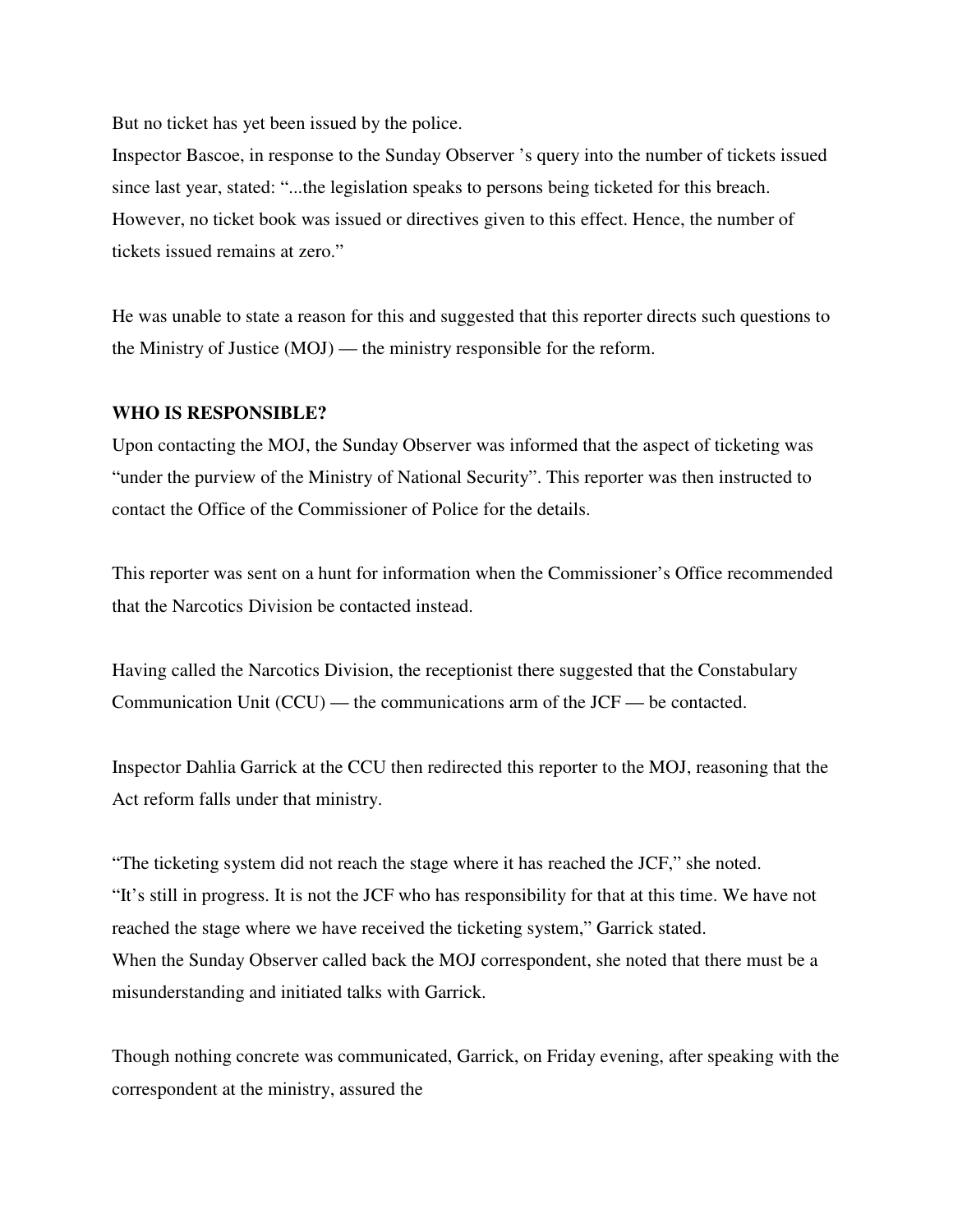Sunday Observer that she would contact the JCF's legal department to clarify the obvious mix up. She noted that what the MOJ correspondent communicated is not what she was briefed on. Reasoning that it was late, she said the response would not be forthcoming until this week.

#### **THE TICKET BOOK**

When asked how different the ticket book for ganja possession would be from a normal traffic ticket book, Bascoe said he wasn't aware of the specification.

"I figure it would be something similar to a traffic ticket book, but I can't speak to that. I have never seen a draft or anything like that so I can't speak to it. I don't know if the draft person at the MOJ has ever come across anything like it, but I can't speak to that," Bascoe said.

Though the police are powerless when offenders are found with up to two ounces of ganja, it remains a criminal offence to be found with over two ounces. Such an individual can be "arrested, charged, tried in court and, if found guilty, sentenced to a fine or to imprisonment, or both. The conviction will also be recorded on that person's criminal record", stated the Ministry of Justice on its website.

Since the start of the year, the police have reported numerous ganja seizures. Just last week 2,000 pounds of ganja was seized in St Elizabeth.

The 'ganja law' was passed in both divisions of Parliament — the House of Representatives and the Senate — in February 2015.

The Bill also prohibits the smoking of ganja in public places, and makes provision for the granting of licences, permits to enable the creation of a regulated industry in medicinal ganja and other by-products.

The law is expected to reduce the number of cases before the Residents Magistrate's courts, now called Parish Courts, as well as acknowledge the constitutional rights of the Rastafarian community which uses ganja as a sacrament.